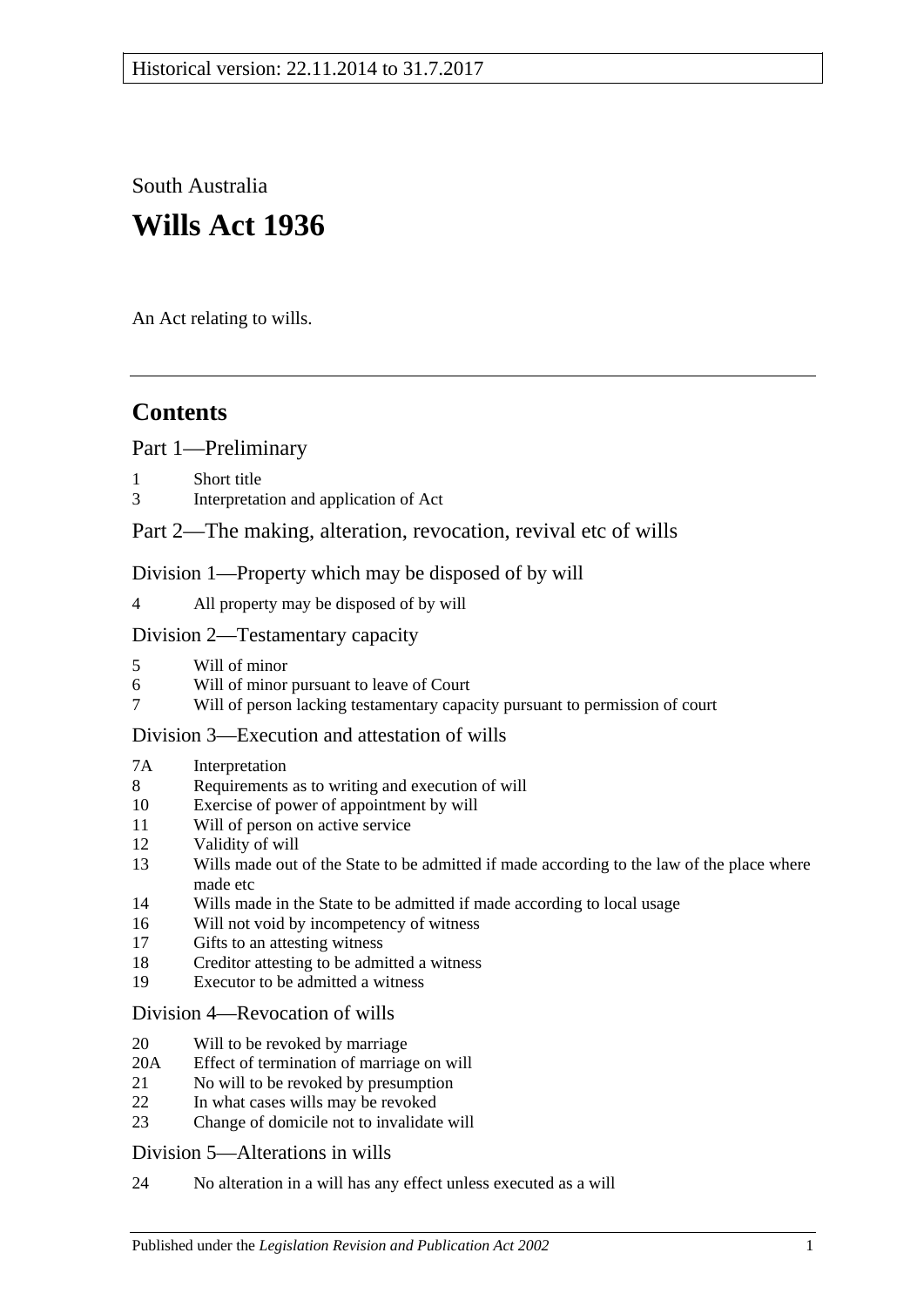#### [Division 6—Revival of wills](#page-10-0)

#### 25 [How revoked will is to be revived](#page-10-1)

#### [Division 7—Rectification of wills](#page-10-2)

25AA [Power of rectification](#page-10-3)

#### [Part 3—Validity of wills made outside the State](#page-10-4)

- 25A [Interpretation and application](#page-10-5)
- 25B [General rule as to formal validity](#page-11-0)
- 25C [Additional rules](#page-11-1)
- 25D [Validity of statutory wills made outside the State](#page-12-0)
- 25E [Part does not limit operation of international will provisions](#page-12-1)

#### [Part 3A—International wills](#page-12-2)

- 25F [Interpretation](#page-12-3)
- 25G [Application of Convention](#page-12-4)
- 25H [Persons authorised to act in connection with international wills](#page-12-5)
- 25I [Witnesses to international wills](#page-12-6)
- 25J [Application of Act to international wills](#page-13-0)

#### [Part 4—Construction of wills](#page-13-1)

- 26 [When a devise not to be rendered inoperative etc](#page-13-2)
- 27 [A will to speak from the death of the testator](#page-13-3)
- 28 [What a residuary devise includes](#page-13-4)
- 29 [What estates a general devise includes](#page-13-5)
- 30 [What property subject to a power of appointment a general gift includes](#page-13-6)
- 31 [How a devise without words of limitation is to be construed](#page-14-0)
- 32 [How the words "die without issue" or "die without leaving issue" are to be construed](#page-14-1)
- 33 [No devise to trustees or executors etc operates to pass a chattel interest](#page-14-2)
- 34 [Trustees under an unlimited devise etc to take the fee](#page-14-3)
- 35 [Devises of estates tail do not lapse](#page-14-4)
- 36 [Gifts to children or other issue who leave issue living at the testator's death do not lapse](#page-15-0)
- 37 [Validity of certain wills](#page-15-1)
- 38 [References to valuations made or accepted for succession duty purposes etc to be](#page-15-2)  [construed, where appropriate, as references to valuations made by competent valuers](#page-15-2)

## [Schedule 1—Annex to Convention providing a Uniform Law on the Form of](#page-15-3)  [an International Will](#page-15-3) 1973

## [Legislative history](#page-19-0)

## <span id="page-1-0"></span>**The Parliament of South Australia enacts as follows:**

# **Part 1—Preliminary**

## <span id="page-1-1"></span>**1—Short title**

This Act may be cited as the *Wills Act 1936*.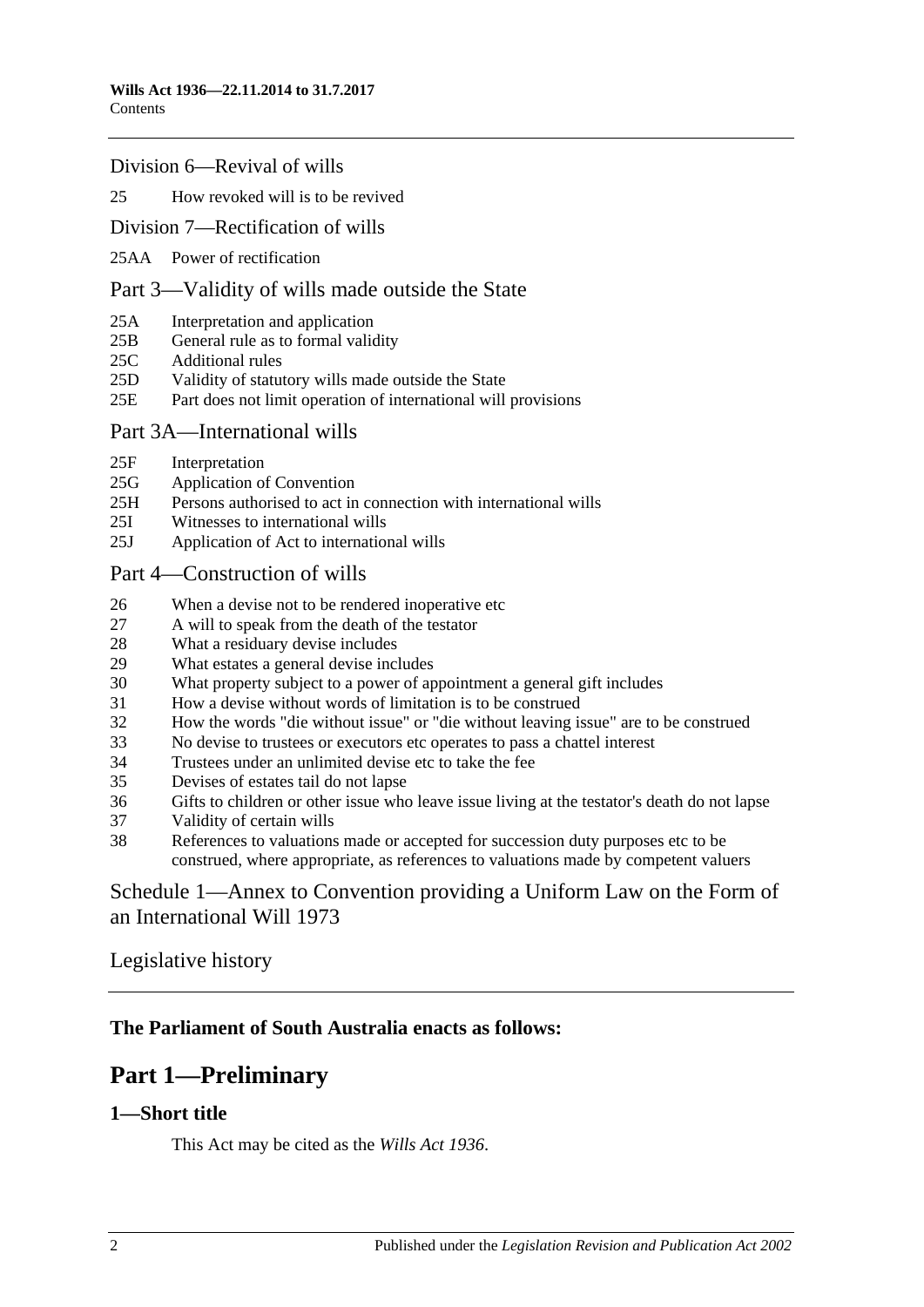## <span id="page-2-0"></span>**3—Interpretation and application of Act**

(1) In this Act, unless the contrary intention appears—

*adult* means a person of or over the age of 18 years;

*the Court* means the Supreme Court of South Australia;

*minor* means a person under the age of 18 years;

*personal estate* includes leasehold estates and other chattels real and money, shares of Government and other funds, securities for money (not being real estates), debts, choses in action, rights, credits, goods, and all other property whatsoever which, prior to the coming into operation of *[The Intestate Real Estates Distribution Act](http://www.legislation.sa.gov.au/index.aspx?action=legref&type=act&legtitle=The%20Intestate%20Real%20Estates%20Distribution%20Act%201867) 1867* devolved by law upon the executor or administrator and any share or interest in any such personal estate;

*real estate* includes messuages, lands, rents, and hereditaments, whether freehold or of any other tenure, and whether corporeal, incorporeal, or personal, and any estate, right or interest (other than a chattel interest) therein;

*the Registrar* means the Registrar of Probates or a deputy Registrar of Probates;

*will* includes testament, codicil, appointment by will or by writing in the nature of a will in exercise of a power and a disposition by will and testament or devise of the custody and tuition of any child by virtue of the Imperial Act passed in the twelfth year of the reign of King Charles the Second, Chapter 24, and any other testamentary disposition.

- (2) Except where this Act otherwise provides, this Act applies to every will made on or after 1 January, 1838. Every will re-executed or republished or revived by any codicil will, for the purposes of this Act, be taken to have been made at the time at which the will or codicil was so re-executed, republished or revived.
- (3) This Act does not extend to any estate *pur autre vie* of any person who died before 1 January, 1838.

# <span id="page-2-1"></span>**Part 2—The making, alteration, revocation, revival etc of wills**

## <span id="page-2-2"></span>**Division 1—Property which may be disposed of by will**

## <span id="page-2-3"></span>**4—All property may be disposed of by will**

- (1) Every person may devise, bequeath or dispose of by his or her will, executed in the manner required by this Act, all real estate and all personal estate to which the person is entitled either at law or in equity at the time of his or her death and which if not so devised, bequeathed or disposed of would devolve upon the heir at law of the person or (if he or she became entitled by descent) of his or her ancestor or upon his or her executor or administrator.
- (2) The power given by this section extends to—
	- (a) any estate *pur autre vie* whether there is or is not any special occupant of the estate and whether the estate is freehold or of any other tenure and whether it is a corporeal or incorporeal hereditament;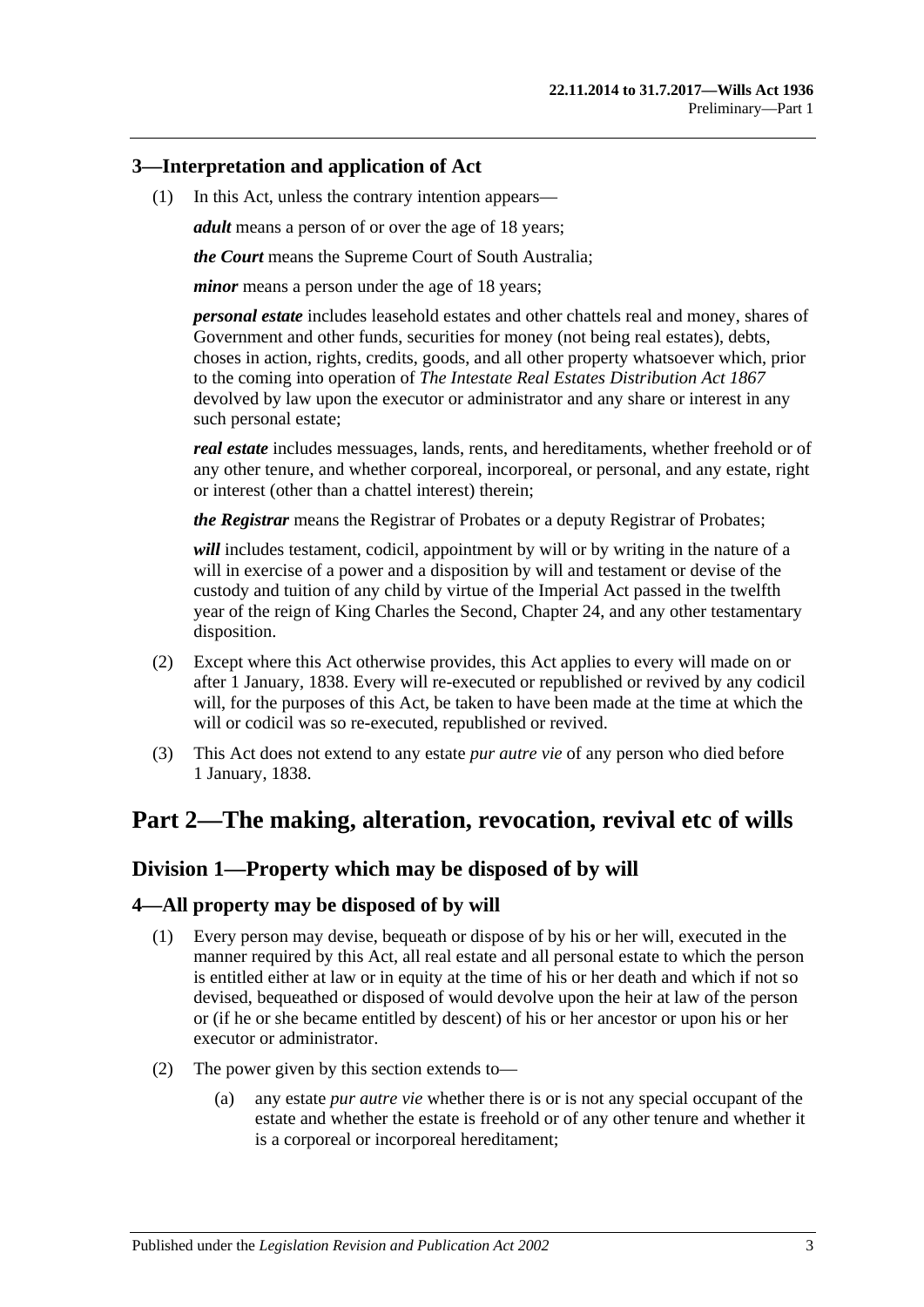- (b) every contingent, executory or other future interest in any real or personal estate whether the testator is or is not ascertained as the person or one of the persons in whom that interest may become vested, and whether the testator is entitled to that interest under the instrument by which it was created or under any disposition of the interest by deed or will;
- (c) every right of entry for condition broken and every other right of entry;
- (d) any such estate, interest, right or other real or personal estate as mentioned in this section to which the testator is entitled at the time of his or her death, notwithstanding that he or she became so entitled subsequently to the execution of his or her will.

## <span id="page-3-0"></span>**Division 2—Testamentary capacity**

#### <span id="page-3-1"></span>**5—Will of minor**

- (1) Subject to this Act, a minor cannot make, alter or revoke a will.
- (2) A minor who is or has been married may make, alter or revoke a will as if he or she were an adult.
- (3) A minor may make a will in contemplation of marriage (and may alter or revoke such a will) but the will is of no effect unless the contemplated marriage is solemnised.

#### <span id="page-3-2"></span>**6—Will of minor pursuant to leave of Court**

- (1) The Court may, on application by a minor, make an order authorising the minor to make or alter a will in specific terms approved by the Court, or to revoke a will.
- (2) An authorisation under this section may be granted on such conditions as the Court thinks fit.
- (3) Before making an order under this section, the Court must be satisfied that—
	- (a) the minor understands the nature and effect of the proposed will, alteration or revocation; and
	- (b) the proposed will, alteration or revocation accurately reflects the intentions of the minor; and
	- (c) it is reasonable in all the circumstances that the order should be made.
- (4) A will or instrument altering or revoking a will made pursuant to an order under this section—
	- (a) must be executed as required by law and one of the attesting witnesses must be the Registrar or the Public Trustee; and
	- (b) must be deposited for safe custody with the Registrar under section 13 of the *[Administration and Probate Act](http://www.legislation.sa.gov.au/index.aspx?action=legref&type=act&legtitle=Administration%20and%20Probate%20Act%201919) 1919*.
- (5) The will may not be withdrawn from deposit with the Registrar by the minor unless the Court has made an order authorising the minor to revoke the will or the minor has attained the age of 18 years or is married.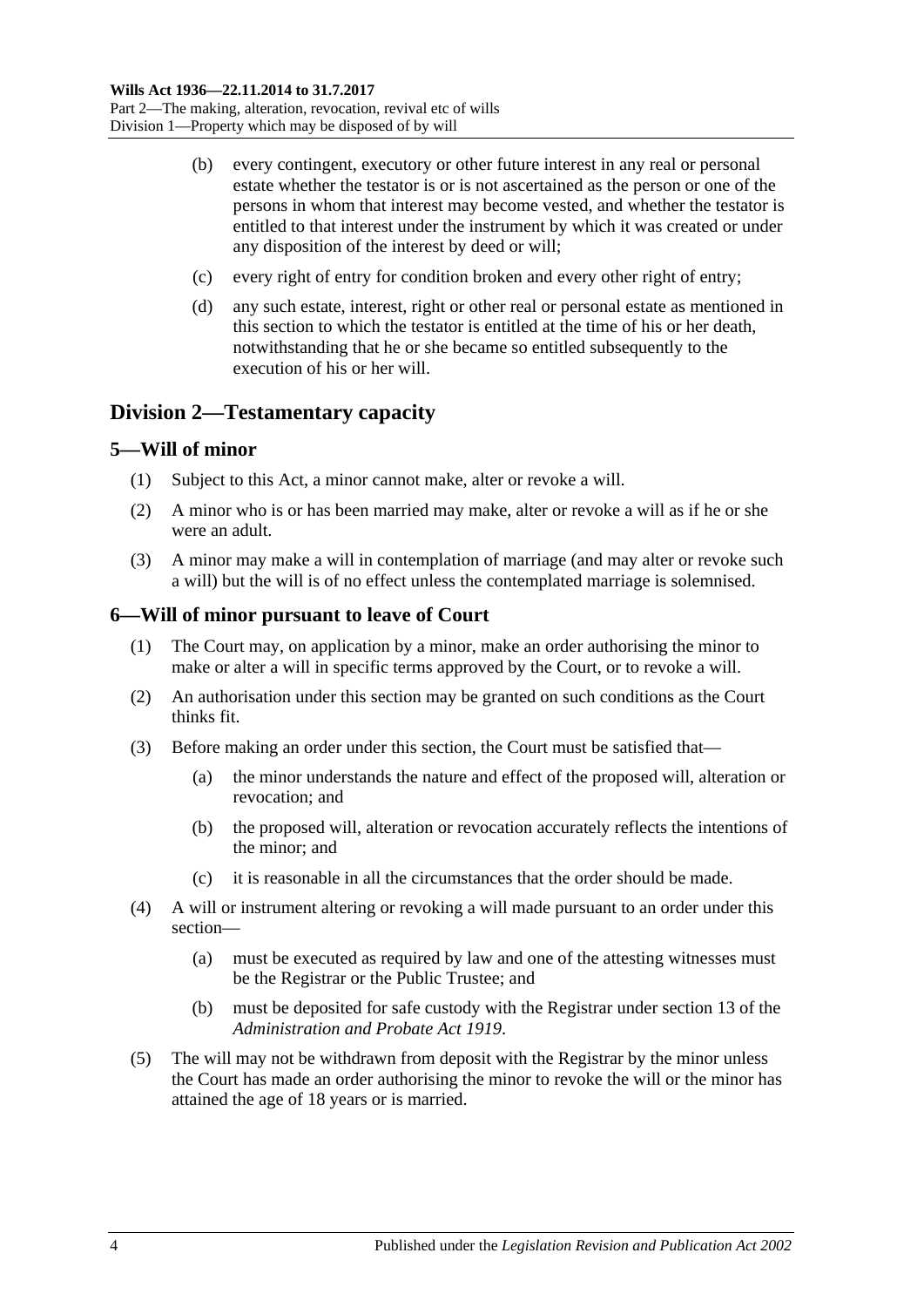## <span id="page-4-0"></span>**7—Will of person lacking testamentary capacity pursuant to permission of court**

- (1) The Court may, on application by any person made with the permission of the Court, make an order authorising the making or alteration of a will in specific terms approved by the Court, or the revocation of a will, on behalf of a person who lacks testamentary capacity.
- (2) An authorisation under this section may be granted on such conditions as the Court thinks fit.
- (3) Before making an order under this section, the Court must be satisfied that—
	- (a) the person lacks testamentary capacity; and
	- (b) the proposed will, alteration or revocation would accurately reflect the likely intentions of the person if he or she had testamentary capacity; and
	- (c) it is reasonable in all the circumstances that the order should be made.
- (4) In considering an application for an order under this section, the Court must take into account the following matters:
	- (a) any evidence relating to the wishes of the person;
	- (b) the likelihood of the person acquiring or regaining testamentary capacity;
	- (c) the terms of any will previously made by the person;
	- (d) the interests of—
		- (i) the beneficiaries under any will previously made by the person;
		- (ii) any person who would be entitled to receive any part of the estate of the person if the person were to die intestate;
		- (iii) any person who would be entitled to claim the benefit of the *[Inheritance \(Family Provision\) Act](http://www.legislation.sa.gov.au/index.aspx?action=legref&type=act&legtitle=Inheritance%20(Family%20Provision)%20Act%201972) 1972* in relation to the estate of the person if the person were to die;
		- (iv) any other person who has cared for or provided emotional support to the person;
	- (e) any gift for a charitable or other purpose the person might reasonably be expected to give by a will;
	- (f) the likely size of the estate;
	- (g) any other matter that the Court considers to be relevant.
- (5) An order may be made under this section in relation to a minor.
- (6) The Court is not bound by rules of evidence in proceedings under this section.
- (7) The following persons are entitled to appear and be heard at proceedings under this section:
	- (a) the person in relation to whom the order is proposed to be made;
	- (b) a legal practitioner representing the person or, with the permission of the Court, some other person representing the person;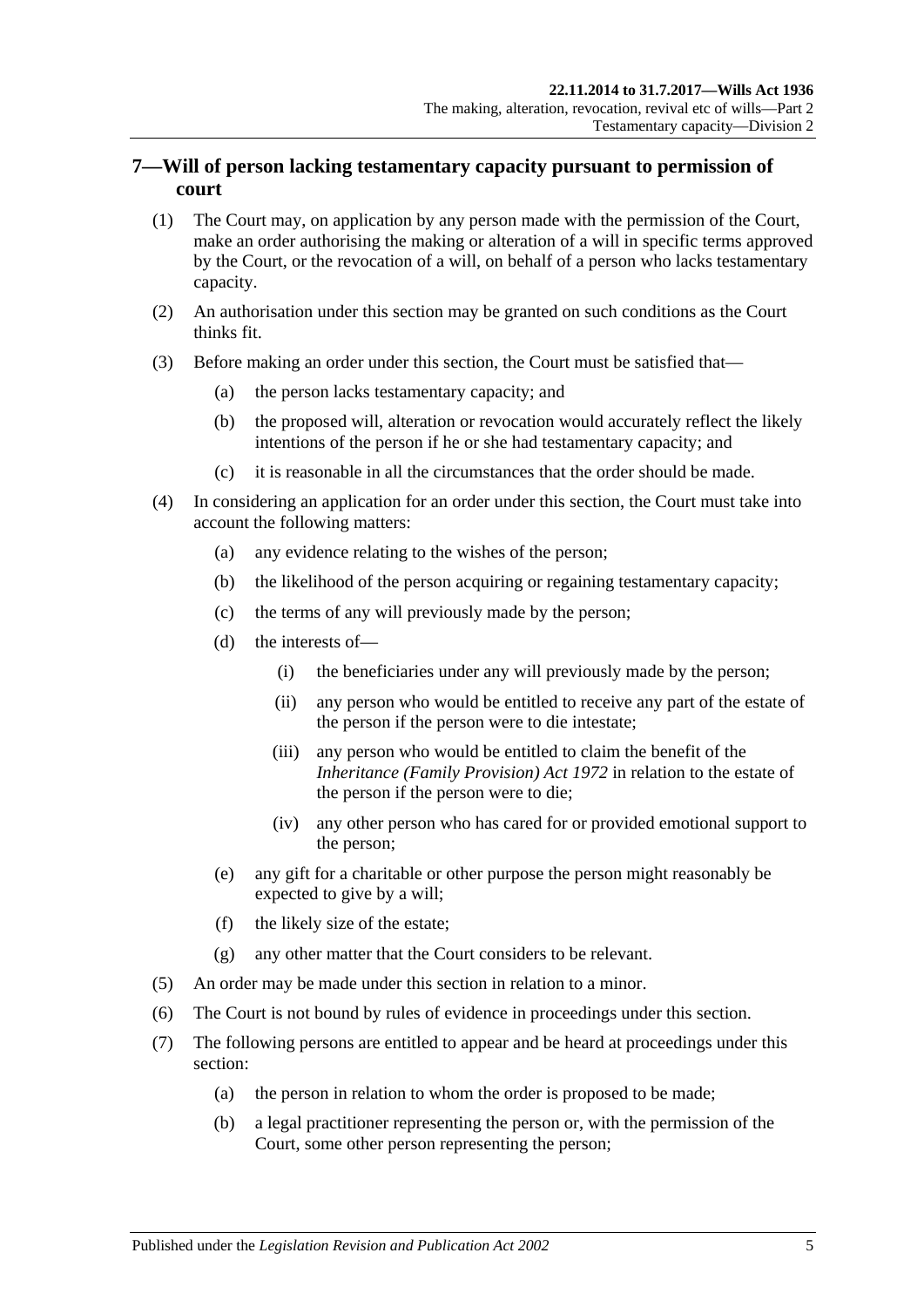- (c) the person holding or acting in the office of Public Advocate under the *[Guardianship and Administration Act](http://www.legislation.sa.gov.au/index.aspx?action=legref&type=act&legtitle=Guardianship%20and%20Administration%20Act%201993) 1993*;
- (d) the person's administrator, if one has been appointed under the *[Guardianship](http://www.legislation.sa.gov.au/index.aspx?action=legref&type=act&legtitle=Guardianship%20and%20Administration%20Act%201993)  [and Administration Act](http://www.legislation.sa.gov.au/index.aspx?action=legref&type=act&legtitle=Guardianship%20and%20Administration%20Act%201993) 1993*;
- (e) the person's guardian, if one has been appointed under the *[Guardianship and](http://www.legislation.sa.gov.au/index.aspx?action=legref&type=act&legtitle=Guardianship%20and%20Administration%20Act%201993)  [Administration Act](http://www.legislation.sa.gov.au/index.aspx?action=legref&type=act&legtitle=Guardianship%20and%20Administration%20Act%201993) 1993*;
- (f) the person's manager, if one has been appointed under the *[Aged and Infirm](http://www.legislation.sa.gov.au/index.aspx?action=legref&type=act&legtitle=Aged%20and%20Infirm%20Persons%20Property%20Act%201940)  [Persons' Property Act](http://www.legislation.sa.gov.au/index.aspx?action=legref&type=act&legtitle=Aged%20and%20Infirm%20Persons%20Property%20Act%201940) 1940*;
- (g) the person's attorney, if one has been appointed under an enduring power of attorney;
- (h) any other person who has, in the opinion of the Court, a proper interest in the matter.
- (8) In determining an application under this section, the Court may make such incidental orders relating to costs or other matters as it thinks fit.
- (9) A will or instrument altering or revoking a will made pursuant to an order under this section must be executed as follows:
	- (a) it must be signed by the Registrar; and
	- (b) it must be sealed with the seal of the Court.
- (10) The will or instrument altering or revoking a will must be retained by the Registrar and will be taken to have been deposited with the Registrar under section 13 of the *[Administration and Probate Act](http://www.legislation.sa.gov.au/index.aspx?action=legref&type=act&legtitle=Administration%20and%20Probate%20Act%201919) 1919*.
- (11) The will may not be withdrawn from deposit with the Registrar by or on behalf of the person on whose behalf it was made unless the Court has made an order under this section authorising the revocation of the will (in which case the Registrar must withdraw it on presentation of a copy of the order) or the person has acquired or regained testamentary capacity.
- (12) In this section—

*testamentary capacity* means the capacity to make a will<sup>1</sup>.

- **Note—**
	- 1 The cause of incapacity to make a will may arise from mental incapacity or from physical incapacity to communicate testamentary intentions.

## <span id="page-5-0"></span>**Division 3—Execution and attestation of wills**

## <span id="page-5-1"></span>**7A—Interpretation**

In this Division—

*domestic partner* means a person who is a domestic partner within the meaning of the *[Family Relationships Act](http://www.legislation.sa.gov.au/index.aspx?action=legref&type=act&legtitle=Family%20Relationships%20Act%201975) 1975*, whether declared as such under that Act or not;

*spouse*—a person is the spouse of another if they are legally married.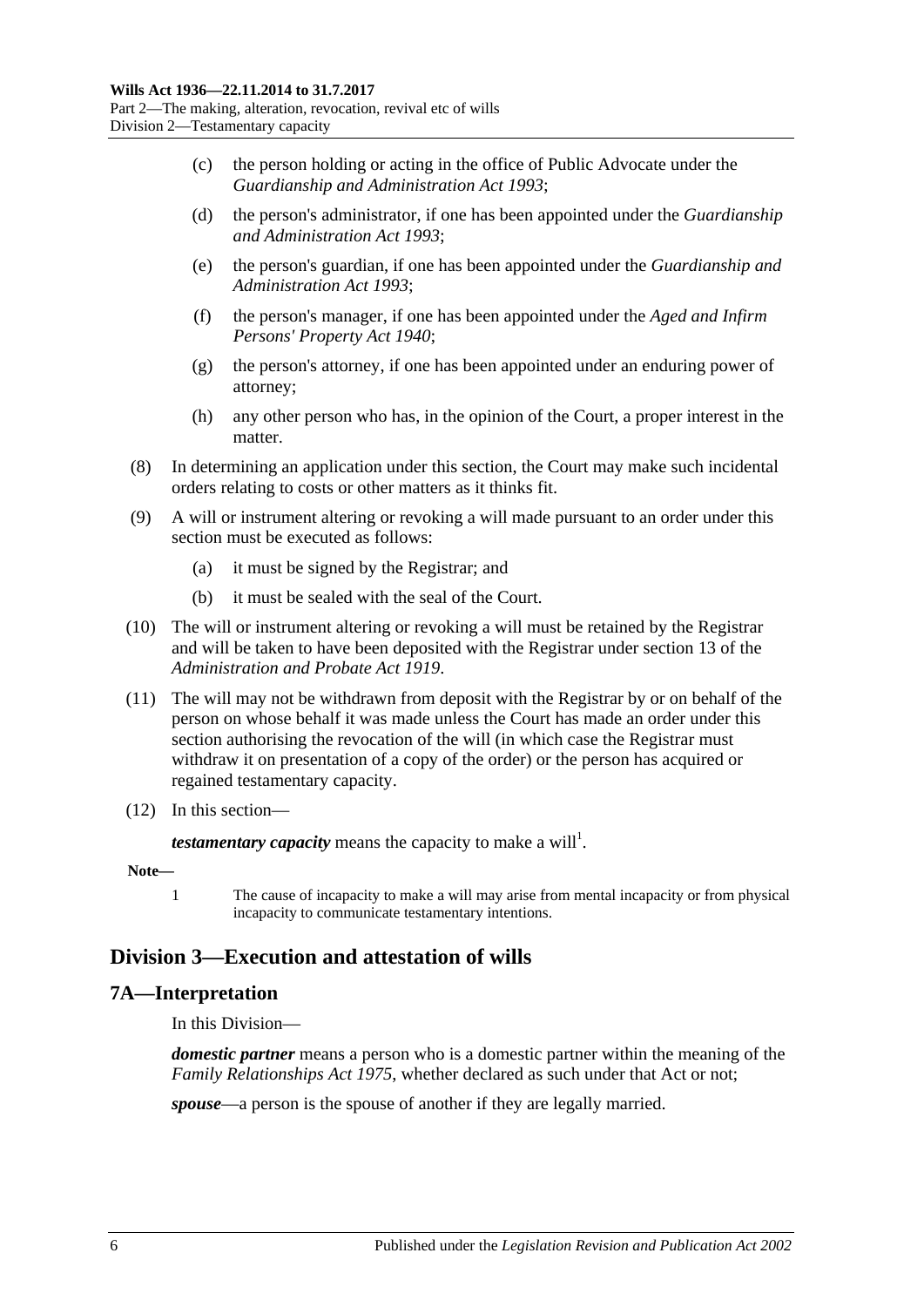## <span id="page-6-0"></span>**8—Requirements as to writing and execution of will**

Subject to this Act, no will is valid unless it is in writing and executed in the following manner:

- (a) it must be signed by the testator or by some other person in the testator's presence and by the testator's direction; and
- (b) it must appear, on the face of the will or otherwise, that the testator intended by the signature to give effect to the will; and
- (c) the signature must be made or acknowledged by the testator in the presence of two or more witnesses present at the same time; and
- (d) the witnesses must attest and sign the will (but no form of attestation is necessary); and
- (e) the signatures of the witnesses must be made or acknowledged in the presence of the testator (but not necessarily in the presence of each other).

## <span id="page-6-1"></span>**10—Exercise of power of appointment by will**

Where a person holds a power of appointment that is exercisable by will—

- (a) the provisions of this Act relating to the formalities with which the will must be executed apply in relation to the will notwithstanding that the power has been conferred on condition that a will made in exercise of the power should be executed with some other or lesser formality; and
- (b) the power may be exercised by a will executed in accordance with this Act notwithstanding that the power has been conferred on condition that a will made in exercise of the power should be executed with some other or additional formality.

## <span id="page-6-2"></span>**11—Will of person on active service**

Any person who is on active service as a member of a military, naval or air force of the Commonwealth may dispose of his or her real and personal property by nuncupative will.

## <span id="page-6-3"></span>**12—Validity of will**

- (1) A will is valid if executed in accordance with this Act, notwithstanding that the will is not otherwise published.
- (2) Subject to this Act, if the Court is satisfied that—
	- (a) a document expresses testamentary intentions of a deceased person; and
	- (b) the deceased person intended the document to constitute his or her will,

the document will be admitted to probate as a will of the deceased person even though it has not been executed with the formalities required by this Act.

<span id="page-6-4"></span>(3) If the Court is satisfied that a document that has not been executed with the formalities required by this Act expresses an intention by a deceased person to revoke a document that might otherwise have been admitted to probate as a will of the deceased person, that document is not to be admitted to probate as a will of the deceased person.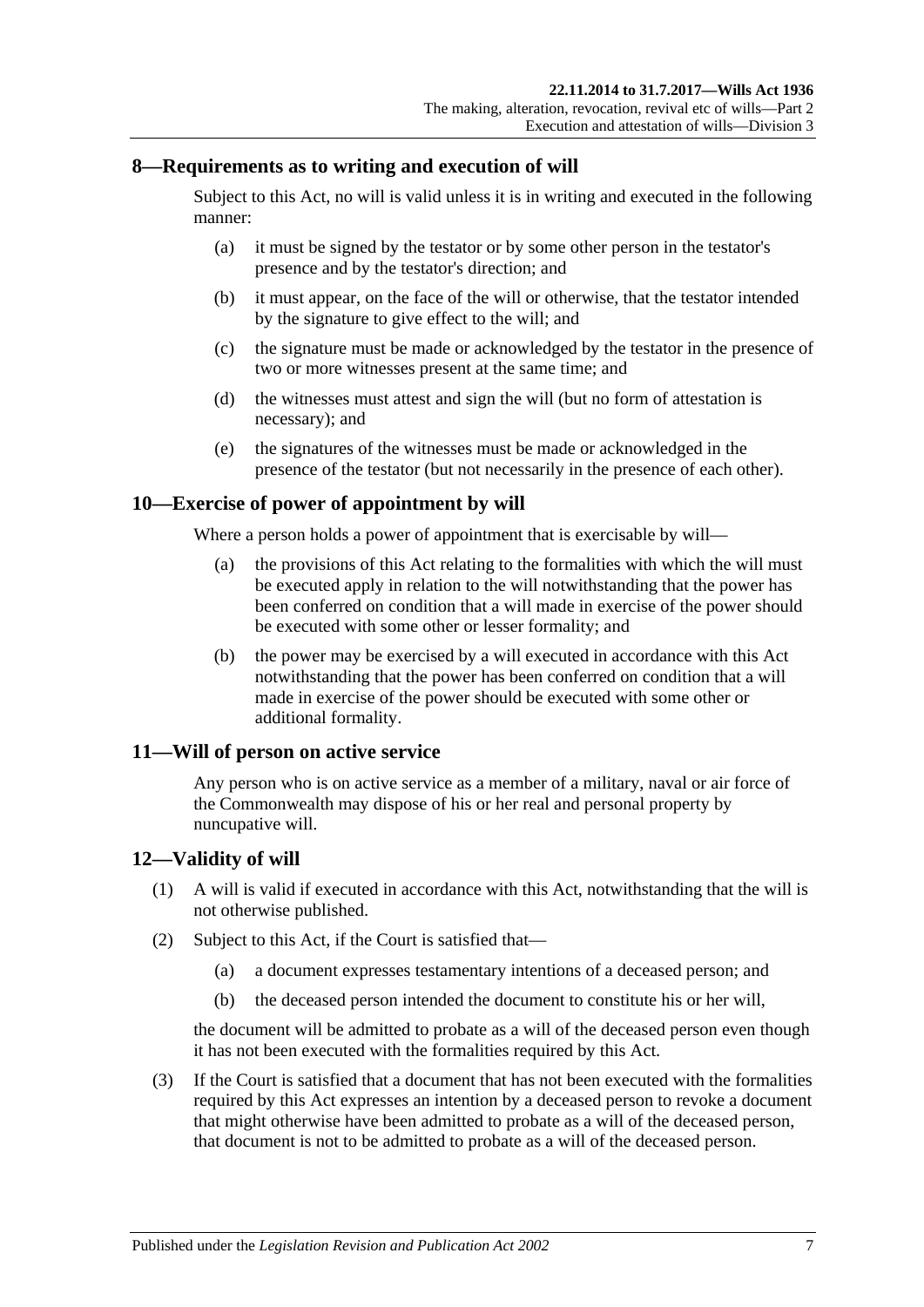- (4) This section applies to a document whether it came into existence within or outside the State.
- (5) Rules of Court may authorise the Registrar to exercise the powers of the Court under this section.

## <span id="page-7-0"></span>**13—Wills made out of the State to be admitted if made according to the law of the place where made etc**

Every will made out of the State before the commencement of the *[Wills Act](http://www.legislation.sa.gov.au/index.aspx?action=legref&type=act&legtitle=Wills%20Act%20Amendment%20Act%201966)  [Amendment Act](http://www.legislation.sa.gov.au/index.aspx?action=legref&type=act&legtitle=Wills%20Act%20Amendment%20Act%201966) 1966* by a testator who has died or dies after 22 October, 1895 (whatever may be the domicile of the testator at the time of making the will or at the time of his or her death) will, as regards personal estate, be held to be well executed for the purpose of being admitted in the State to probate if it is made according to the forms required either by the law of the place where it was made, or by the law of the place where the testator was domiciled when it was made, or by the laws then in force in that part of Her Majesty's dominions that constituted his or her domicile of origin.

## <span id="page-7-1"></span>**14—Wills made in the State to be admitted if made according to local usage**

Every will made within the State before the commencement of the *[Wills Act](http://www.legislation.sa.gov.au/index.aspx?action=legref&type=act&legtitle=Wills%20Act%20Amendment%20Act%201966)  [Amendment Act](http://www.legislation.sa.gov.au/index.aspx?action=legref&type=act&legtitle=Wills%20Act%20Amendment%20Act%201966) 1966* by a testator who has died or dies after 22 October, 1895 (whatever may be the domicile of the testator at the time of making it or at the time of his or her death) will, as regards personal estate, be held to be well executed, and will be admitted in the State to probate if it is executed according to the forms required by the laws for the time being in force in the State.

## <span id="page-7-2"></span>**16—Will not void by incompetency of witness**

If any person who attests the execution of a will is at the time of the execution of the will or at any time afterwards incompetent to be admitted a witness to prove the execution of the will, the will is not on that account invalid.

#### <span id="page-7-3"></span>**17—Gifts to an attesting witness**

No will or testamentary provision in a will is void by reason only of the fact that the execution of the will is attested by a person, or the spouse or domestic partner of a person, who has or may acquire, in terms of the will or provision, any interest in property subject to the will or provision.

## <span id="page-7-4"></span>**18—Creditor attesting to be admitted a witness**

If by a will any real or personal estate is charged with a debt and a creditor whose debt is so charged or the spouse or domestic partner of any such creditor attests the execution of that will, that creditor notwithstanding the charge will be admitted a witness to prove the execution of that will or its validity or invalidity.

#### <span id="page-7-5"></span>**19—Executor to be admitted a witness**

No person is on account of being an executor of a will incompetent to be admitted a witness to prove the execution of that will or its validity or invalidity.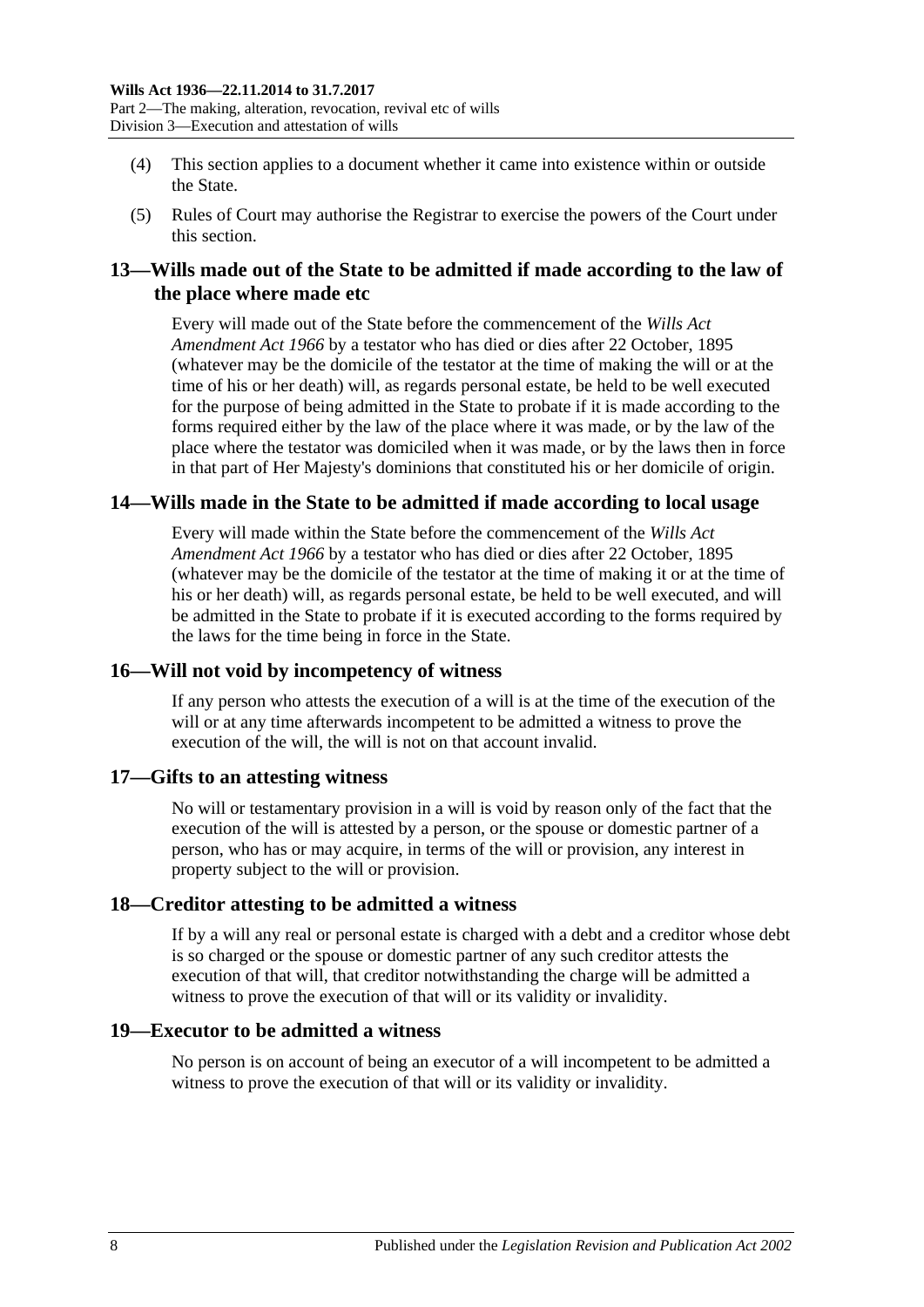## <span id="page-8-0"></span>**Division 4—Revocation of wills**

### <span id="page-8-1"></span>**20—Will to be revoked by marriage**

- (1) Subject to [subsection](#page-8-3) (2), every will made by a man or woman is revoked by his or her marriage (except a will made in exercise of a power of appointment when the real or personal estate thereby appointed would not in default of such appointment pass to his or her heir executor or administrator, or the person entitled as his or her next of kin under the Statute of Distributions).
- <span id="page-8-3"></span>(2) A will made after the commencement of the *[Wills Act Amendment Act](http://www.legislation.sa.gov.au/index.aspx?action=legref&type=act&legtitle=Wills%20Act%20Amendment%20Act%201969) 1969* which is expressed to be made in contemplation of marriage, is not revoked by the solemnisation of the marriage contemplated.

## <span id="page-8-2"></span>**20A—Effect of termination of marriage on will**

- (1) If, after making a will, the testator's marriage is terminated, the following provisions apply:
	- (a) a disposition of a beneficial interest in property by the will in favour of the testator's former spouse is revoked;
	- (b) an appointment by the will of the testator's former spouse as executor, trustee or guardian is revoked;
	- (c) a grant by the will of a power of appointment exercisable by or in favour of the testator's former spouse is revoked;
	- (d) the will is to have effect with respect to the revocation of such a disposition, appointment or grant of a power as if the former spouse had died on the date of termination of the marriage.
- (2) This section does not affect—
	- (a) a disposition or grant of a power in accordance with a contract between the testator and the former spouse under which the testator is or was bound to dispose of property by will in a particular way; or
	- (b) a disposition, appointment or grant of a power if it appears from the terms of the will that the testator intended that the disposition, appointment or grant would have effect despite the termination of the marriage; or
	- (c) a disposition, appointment or grant of a power if the will is re-executed, or a codicil is made to the will, after termination of the marriage and the will or codicil shows no intention of the testator to revoke the disposition, appointment or grant; or
	- (d) the right of a former spouse to make a claim under the *[Inheritance \(Family](http://www.legislation.sa.gov.au/index.aspx?action=legref&type=act&legtitle=Inheritance%20(Family%20Provision)%20Act%201972)  [Provision\) Act](http://www.legislation.sa.gov.au/index.aspx?action=legref&type=act&legtitle=Inheritance%20(Family%20Provision)%20Act%201972) 1972*.
- (3) For the purposes of this section—
	- (a) a marriage is terminated—
		- (i) when a decree of dissolution of a marriage becomes absolute under the Family Law Act;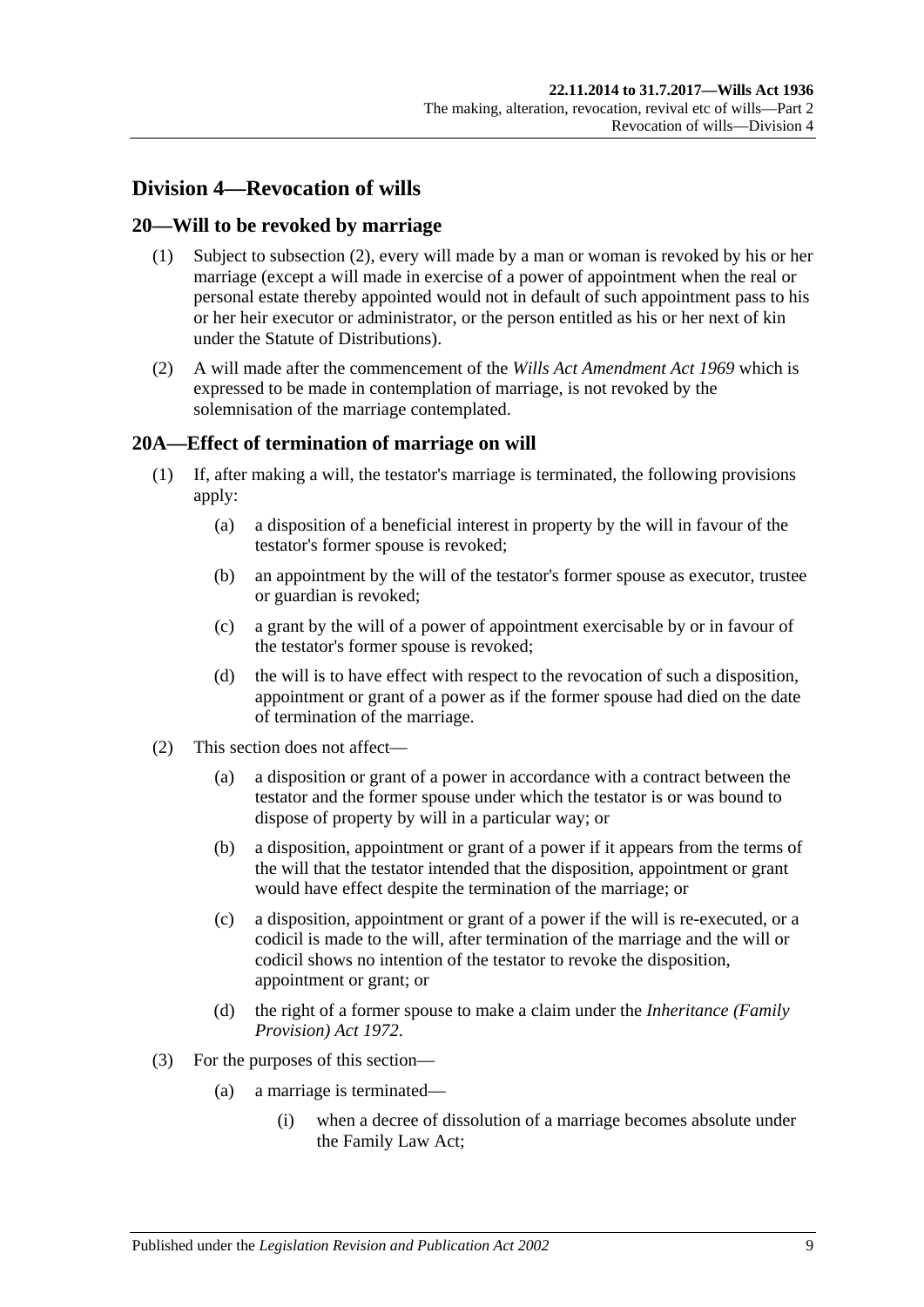- (ii) on the making of a decree of nullity under the Family Law Act in respect of a purported marriage;
- (iii) on the termination or annulment of a marriage or purported marriage in accordance with the law of a place outside Australia if the termination or annulment is recognised in Australia under the Family Law Act;
- (b) *disposition* of property by a will includes an appointment of property by will under a power of appointment conferred on the testator;
- (c) *Family Law Act* means the *Family Law Act 1975* of the Commonwealth, as amended from time to time, or an Act of the Commonwealth enacted in substitution of that Act;
- (d) *spouse* includes a party to a purported marriage.

#### <span id="page-9-0"></span>**21—No will to be revoked by presumption**

No will is revoked by any presumption of an intention on the ground of an alteration in circumstances.

#### <span id="page-9-1"></span>**22—In what cases wills may be revoked**

Subject to [section](#page-6-4) 12(3), no will or codicil or any part of a will or codicil is revoked otherwise than—

- (a) by marriage or termination of marriage as provided by this Act; or
- (b) by another will or codicil executed in the manner required by this Act; or
- (c) by some writing declaring an intention to revoke the will or codicil or the part of the will or codicil and executed in the manner in which a will is required by this Act to be executed; or
- (d) by the burning, tearing or otherwise destroying the will or codicil or the part of the will or codicil by the testator or by some person in the testator's presence and by the testator's direction with the intention of revoking it.

## <span id="page-9-2"></span>**23—Change of domicile not to invalidate will**

No will made by a testator who has died or dies after 22 October, 1895, will be held to be revoked, or to have become invalid, nor will the construction of the will be altered, by reason of any subsequent change of domicile of the person making the will.

## <span id="page-9-3"></span>**Division 5—Alterations in wills**

## <span id="page-9-4"></span>**24—No alteration in a will has any effect unless executed as a will**

No obliteration interlineation or other alteration made in any will after its execution is valid or has any effect except so far as the words or effect of the will before such alteration are not apparent unless the alteration is executed in the manner in which a will is required by this Act to be executed; but the will with the alteration as part of the will is to be taken to be duly executed if the signature of the testator and the subscription of the witnesses are made in the margin or on some other part of the will opposite or near to the alteration or at the foot or end of or opposite to a memorandum referring to the alteration and written at the end or some other part of the will.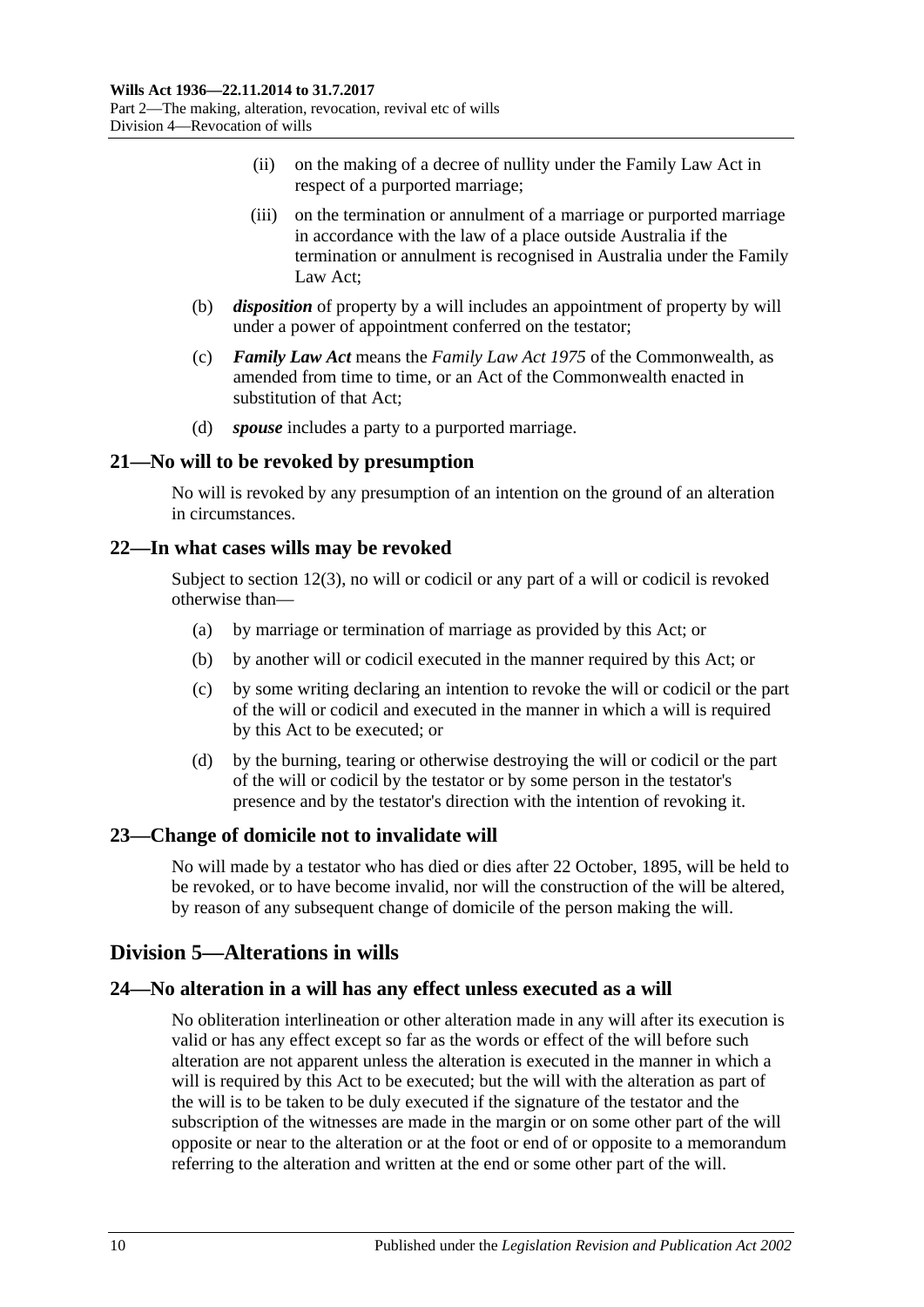## <span id="page-10-0"></span>**Division 6—Revival of wills**

## <span id="page-10-1"></span>**25—How revoked will is to be revived**

- (1) No will or codicil or any part of a will or codicil which has been in any manner revoked can be revived otherwise than by its re-execution or by a codicil executed in the manner required by this Act and showing an intention to revive the will or codicil or the part of the will or codicil.
- (2) When any will or codicil which has been partly revoked and afterwards wholly revoked is revived, the revival does not extend to so much of the will or codicil as was revoked before the revocation of the whole of it unless an intention to the contrary is shown.

## <span id="page-10-2"></span>**Division 7—Rectification of wills**

## <span id="page-10-3"></span>**25AA—Power of rectification**

- (1) If the Court is satisfied that a will does not accurately reflect the testamentary intentions of a deceased person, the Court may order that the will be rectified so as to give proper expression to those intentions.
- (2) An application for an order under this section must not, except with the consent of the Court, be made more than six months after the grant of probate or letters of administration.
- (3) Nothing in this section affects the operation of section 29 of the *[Trustee Act](http://www.legislation.sa.gov.au/index.aspx?action=legref&type=act&legtitle=Trustee%20Act%201936) 1936*.

# <span id="page-10-4"></span>**Part 3—Validity of wills made outside the State**

## <span id="page-10-5"></span>**25A—Interpretation and application**

(1) In this Part—

*country* means any place or group of places having its own law of nationality (including the Commonwealth of Australia and its territories);

*internal law* in relation to any country or place means the law which would apply in a case where no question of the law in force in any other country or place arose;

*place* means any territory (including a State or Territory of the Commonwealth of Australia).

- (2) Where under this Act the internal law in force in any country or place is to be applied in the case of a will, but there are in force in that country or place two or more systems of internal law relating to the formal validity of wills, the system to be applied must be ascertained as follows:
	- (a) if there is in force throughout the country or place a rule indicating which of those systems can properly be applied in the case in question, that rule must be followed; or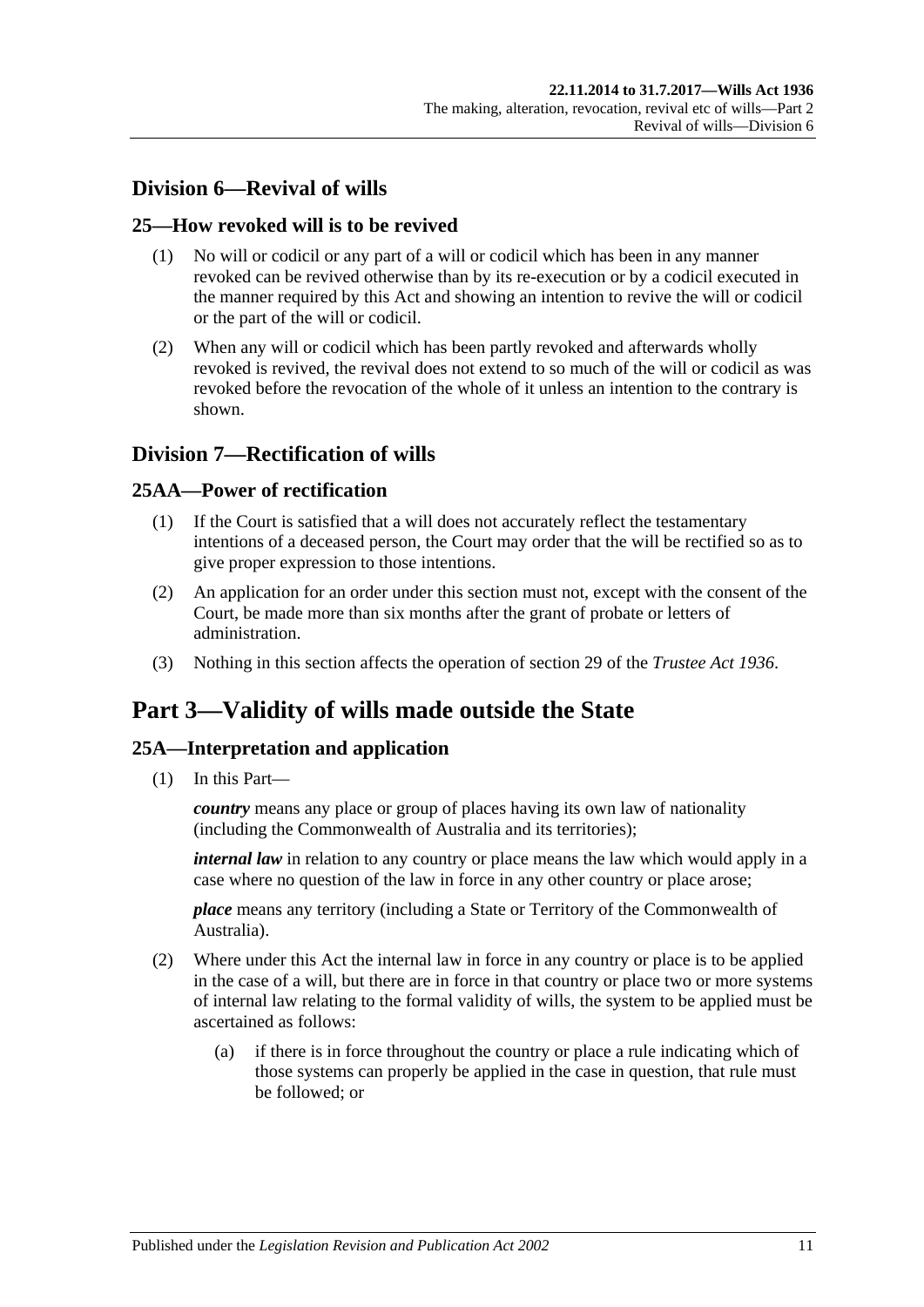- (b) if there is no such rule, the system will be that with which the testator was most closely connected at the relevant time and for this purpose the relevant time is the time of the testator's death where the matter is to be determined by reference to circumstances prevailing at his or her death and the time of execution of the will in any other case.
- (3) In determining for the purposes of this Act whether or not the execution of a will conformed to a particular law, regard must be had to the formal requirements of that law at the time of execution, but this does not prevent account being taken of an alteration of law affecting wills executed at that time if the alteration enables the will to be treated as properly executed.
- (4) This Part does not apply to a will of a testator who died before the commencement of the *[Wills Act Amendment Act](http://www.legislation.sa.gov.au/index.aspx?action=legref&type=act&legtitle=Wills%20Act%20Amendment%20Act%201966) 1966* and does apply to a will of a testator who dies after that commencement whether the will was executed before or after that commencement.
- (5) Where (whether in pursuance of this Act or not) a law in force outside the State falls to be applied in relation to a will, any requirement of that law whereby special formalities are to be observed by testators answering a particular description, or witnesses to the execution of a will are to possess certain qualifications, will be treated, notwithstanding any rule of that law to the contrary, as a formal requirement only.

## <span id="page-11-0"></span>**25B—General rule as to formal validity**

Notwithstanding any other provision of this Act, a will is to be treated as properly executed for all purposes if its execution conformed to the internal law in force in the place where it was executed, or in the place where, at the time of its execution or of the testator's death, he or she was domiciled or had his or her habitual residence, or in a country of which, at either of those times, he or she was a national.

## <span id="page-11-1"></span>**25C—Additional rules**

Without limiting the generality of [section](#page-11-0) 25B, the following wills are to be treated as properly executed for the purpose of being admitted in the State to probate:

- (a) a will executed on board a vessel or aircraft of any description, if the execution of the will conformed to the internal law in force in the place with which, having regard to its registration (if any) and other relevant circumstances, the vessel or aircraft may be taken to have been most closely connected;
- (b) a will so far as it disposes of immovable property if its execution conformed to the internal law in force in the country or place where the property was situated;
- (c) a will so far as it revokes a will which under this Act would be treated as properly executed or revokes a provision which under this Act would be treated as comprised in a properly executed will if the execution of the later will conformed to any law by reference to which the revoked will or provision would be so treated;
- (d) a will so far as it exercises a power or appointment if the execution of the will conformed to the law governing the essential validity of the power.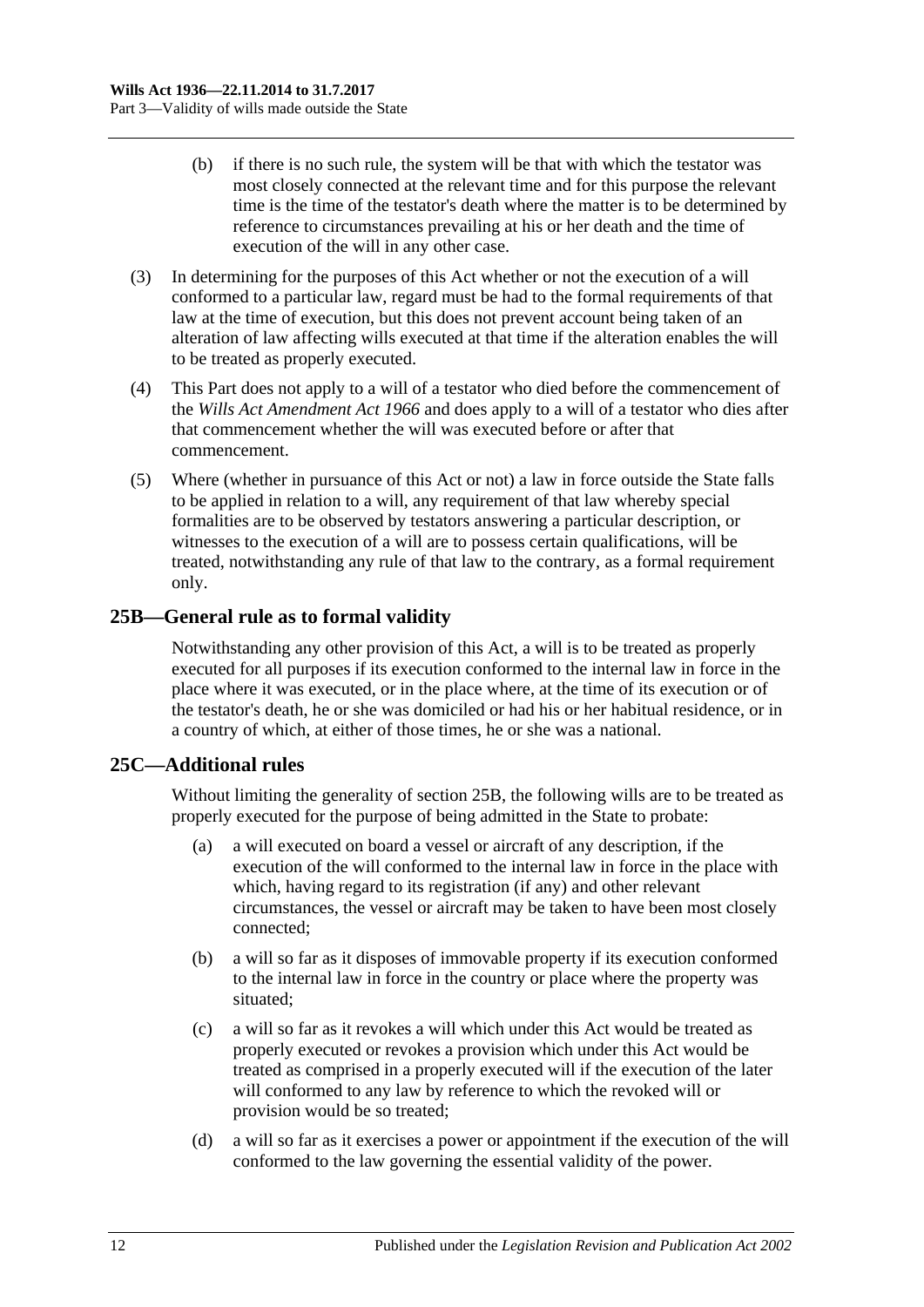## <span id="page-12-0"></span>**25D—Validity of statutory wills made outside the State**

- (1) A statutory will made according to the law of the place where the deceased was resident at the time of execution will be regarded as a valid will of the deceased.
- (2) In this section—

*statutory will* means a will executed by virtue of a statutory provision on behalf of a person who, at the time of execution, lacked testamentary capacity.

#### <span id="page-12-1"></span>**25E—Part does not limit operation of international will provisions**

This Part does not limit the operation of [Part 3A.](#page-12-2)

# <span id="page-12-2"></span>**Part 3A—International wills**

#### <span id="page-12-3"></span>**25F—Interpretation**

In this Part—

*Australian legal practitioner* means a local legal practitioner or an interstate legal practitioner within the meaning of the *[Legal Practitioners Act](http://www.legislation.sa.gov.au/index.aspx?action=legref&type=act&legtitle=Legal%20Practitioners%20Act%201981) 1981*;

*Convention* means the *Convention providing a Uniform Law on the Form of an International Will 1973* signed in Washington D.C. on 26 October 1973;

*international will* means a will made in accordance with the requirements of the Annex to the Convention as set out in Schedule 1.

## <span id="page-12-4"></span>**25G—Application of Convention**

The Annex to the Convention has the force of law in this jurisdiction.

**Note—**

The Annex to the Convention is set out in Schedule 1.

#### <span id="page-12-7"></span><span id="page-12-5"></span>**25H—Persons authorised to act in connection with international wills**

- (1) For the purposes of this Part, the following persons are authorised to act in connection with an international will:
	- (a) an Australian legal practitioner;
	- (b) a public notary of any Australian jurisdiction.
- (2) For the purposes of this Part, a reference in the Annex to the Convention to a person authorised to act in connection with international wills is a reference to—
	- (a) a person referred to in [subsection](#page-12-7) (1) who is acting in Australia; or
	- (b) any other person who is acting as an authorised person under the law of a state (other than Australia) that is a party to the Convention.

**Note—**

This section gives effect to Articles II and III of the Convention.

#### <span id="page-12-6"></span>**25I—Witnesses to international wills**

The conditions requisite to acting as a witness to an international will are governed by the law of this jurisdiction.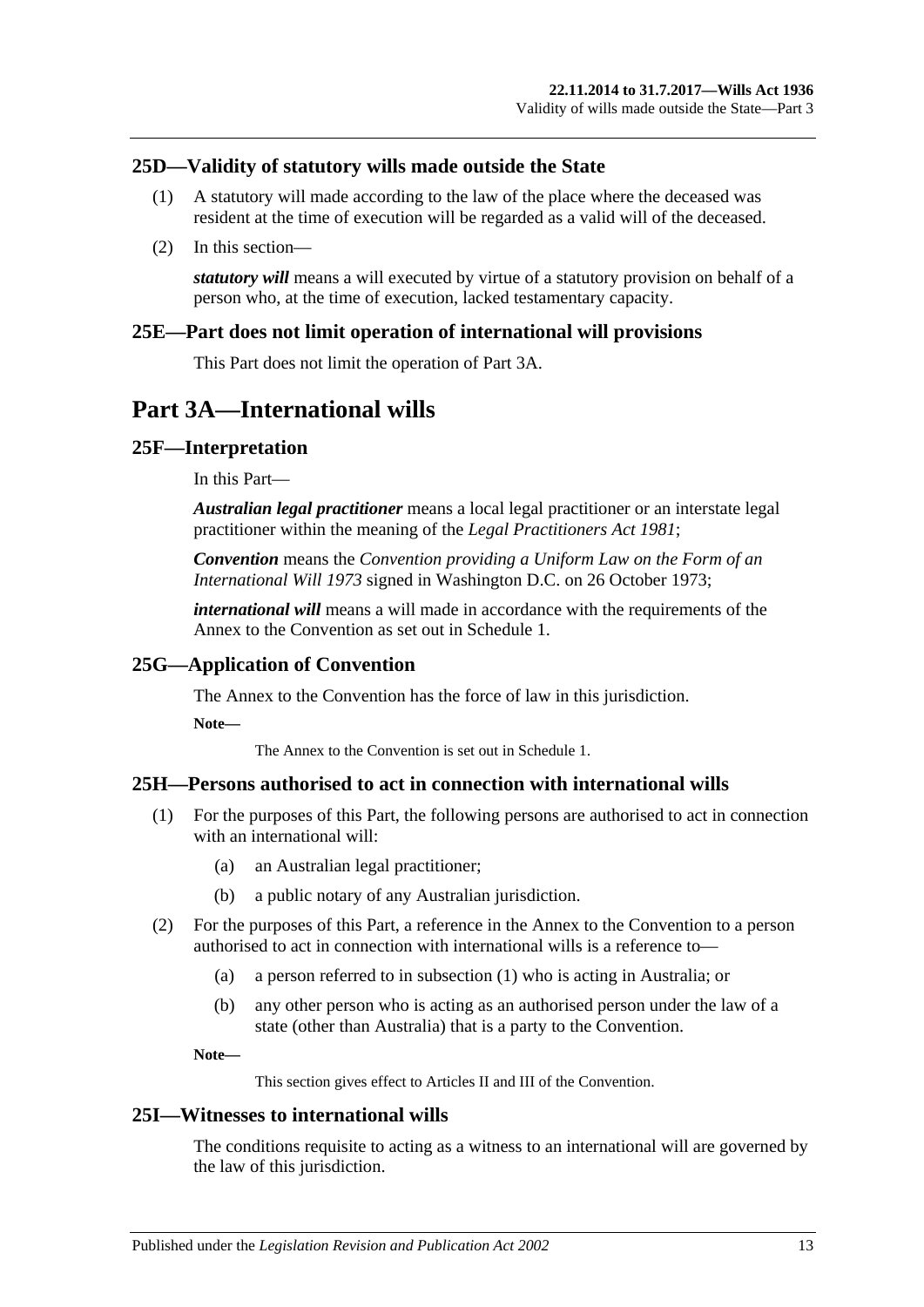## <span id="page-13-0"></span>**25J—Application of Act to international wills**

To avoid doubt, the provisions of this Act that apply to wills extend to international wills.

# <span id="page-13-1"></span>**Part 4—Construction of wills**

#### <span id="page-13-2"></span>**26—When a devise not to be rendered inoperative etc**

No conveyance or other act made or done subsequently to the execution of a will of or relating to any real or personal estate comprised in the will except an act by which the will is revoked as aforesaid prevents the operation of the will with respect to such estate or interest in that real or personal estate as the testator had power to dispose of by will at the time of his or her death.

#### <span id="page-13-3"></span>**27—A will to speak from the death of the testator**

Every will is to be construed with reference to the real estate and personal estate comprised in it to speak and take effect as if it had been executed immediately before the death of the testator unless a contrary intention appears by the will.

#### <span id="page-13-4"></span>**28—What a residuary devise includes**

Unless a contrary intention appears by the will, any real estate or interest in real estate comprised or intended to be comprised in any devise in a will, which devise fails or is void by reason of the death of the devisee in the lifetime of the testator or by reason of the devise being contrary to law or otherwise incapable of taking effect, will be included in the residuary devise (if any) contained in the will.

#### <span id="page-13-5"></span>**29—What estates a general devise includes**

A devise of the land of the testator or of the land of the testator in any place or in the occupation of any person mentioned in his or her will or otherwise described in a general manner, and any other general devise which would describe a leasehold estate if the testator had no freehold estate which could be described by it, is to be construed to include the leasehold estates of the testator or his or her leasehold estates or any of them to which such description extends, as the case may be, as well as freehold estates, unless a contrary intention appears by the will.

## <span id="page-13-6"></span>**30—What property subject to a power of appointment a general gift includes**

- (1) A general devise of the real estate of the testator in any place or in the occupation of any person mentioned in the testator's will or otherwise described in a general manner is to be construed to include any real estate or any real estate to which the description extends (as the case may be) which the testator has power to appoint in any manner he or she may think proper and operates as an execution of that power unless a contrary intention appears by the will.
- (2) In like manner a bequest of the personal estate of the testator or any bequest of personal property described in a general manner is to be construed to include any personal estate or any personal estate to which the description extends (as the case may be) which the testator has power to appoint in any manner he or she may think proper and operates as an execution of that power unless a contrary intention appears by the will.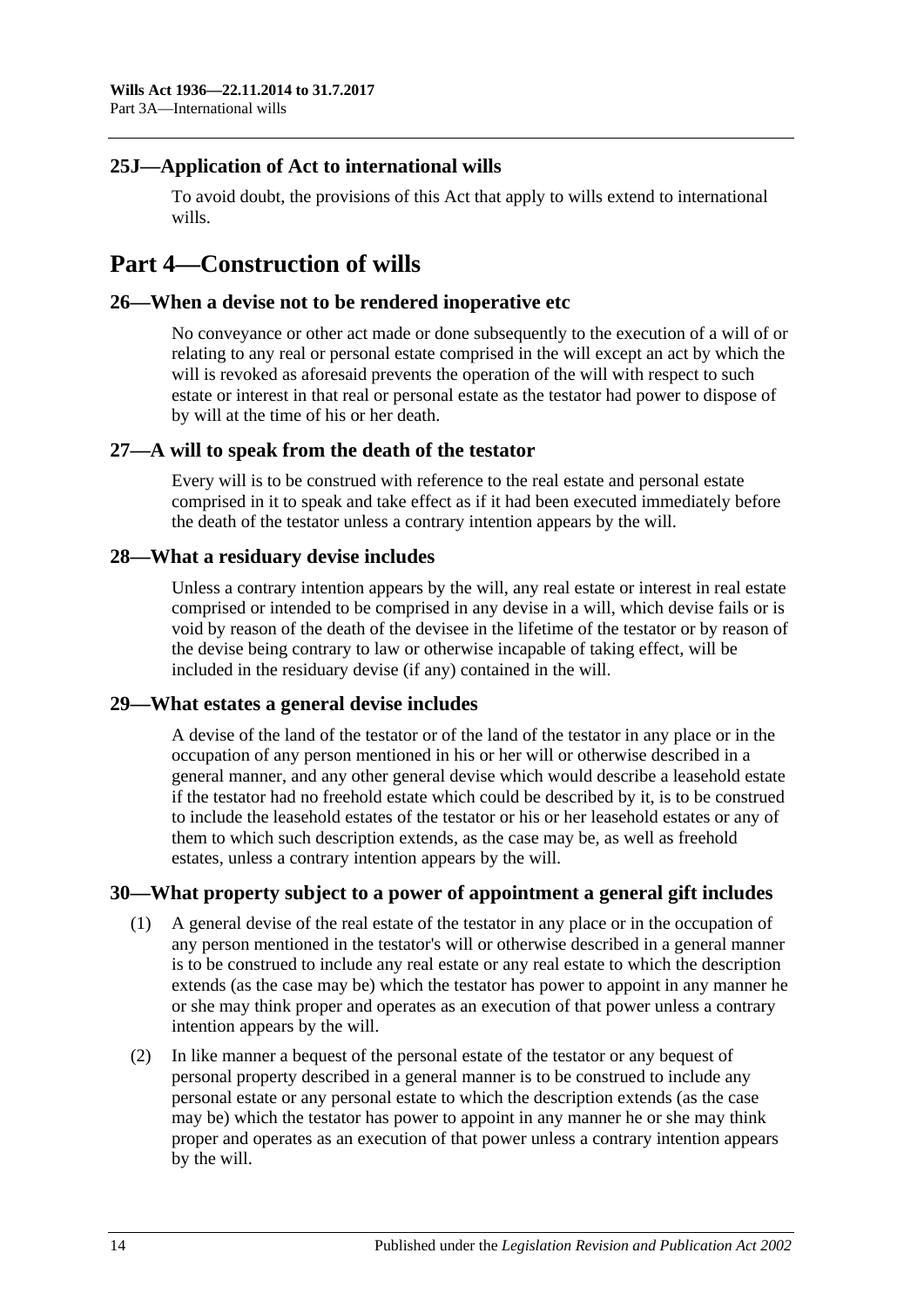#### <span id="page-14-0"></span>**31—How a devise without words of limitation is to be construed**

Where any real estate is devised to any person without any words of limitation, that devise is to be construed to pass the whole estate or interest (whether the fee simple or any other estate or interest), which the testator had power to dispose of by will in that real estate unless a contrary intention appears by the will.

## <span id="page-14-1"></span>**32—How the words "die without issue" or "die without leaving issue" are to be construed**

- <span id="page-14-5"></span>(1) In any devise or bequest of real or personal estate the words "die without issue" or "die without leaving issue" or "have no issue" or any other words which may import either a want or failure of issue of any person in his or her lifetime or at the time of his or her death, or an indefinite failure of his or her issue are to be construed to mean a want or failure of issue in the lifetime or at the time of death of that person and not an indefinite failure of his or her issue unless a contrary intention appears by the will by reason of that person having a prior estate tail or of a preceding gift being without any implication arising from such words a limitation of an estate tail to that person or issue or otherwise.
- (2) This section does not extend to cases where the words mentioned in [subsection](#page-14-5) (1) import if no issue described in a preceding gift is born or if there is no issue who lives to attain the age or otherwise answer the description required for obtaining a vested estate by a preceding gift to such issue.

#### <span id="page-14-2"></span>**33—No devise to trustees or executors etc operates to pass a chattel interest**

Where any real estate is devised to any trustee or executor that devise is to be construed to pass the whole estate or interest (whether the fee simple or any other estate or interest), which the testator had power to dispose of by will in that real estate unless a definite term of years absolute or determinable or an estate of freehold is thereby given to him or her expressly or by implication.

#### <span id="page-14-3"></span>**34—Trustees under an unlimited devise etc to take the fee**

Where any real estate is devised to a trustee without any express limitation of the estate to be taken by the trustee and the beneficial interest in the real estate or in the surplus rents and profits of the real estate is not given to any person for life or that beneficial interest is given to any person for life but the purposes of the trust may continue beyond the life of that person, that devise is to be construed to vest in the trustee the whole legal estate (whether the fee simple or any other estate) which the testator had power to dispose of by will in that real estate and not an estate determinable when the purposes of the trust are satisfied.

#### <span id="page-14-4"></span>**35—Devises of estates tail do not lapse**

Where any person to whom any real estate is devised for an estate tail or an estate in quasi entail, dies in the lifetime of the testator leaving issue who would be heritable under the entail and any such issue are living at the time of the death of the testator, the devise does not lapse but takes effect as if the death of that person had happened immediately after the death of the testator unless a contrary intention appears by the will.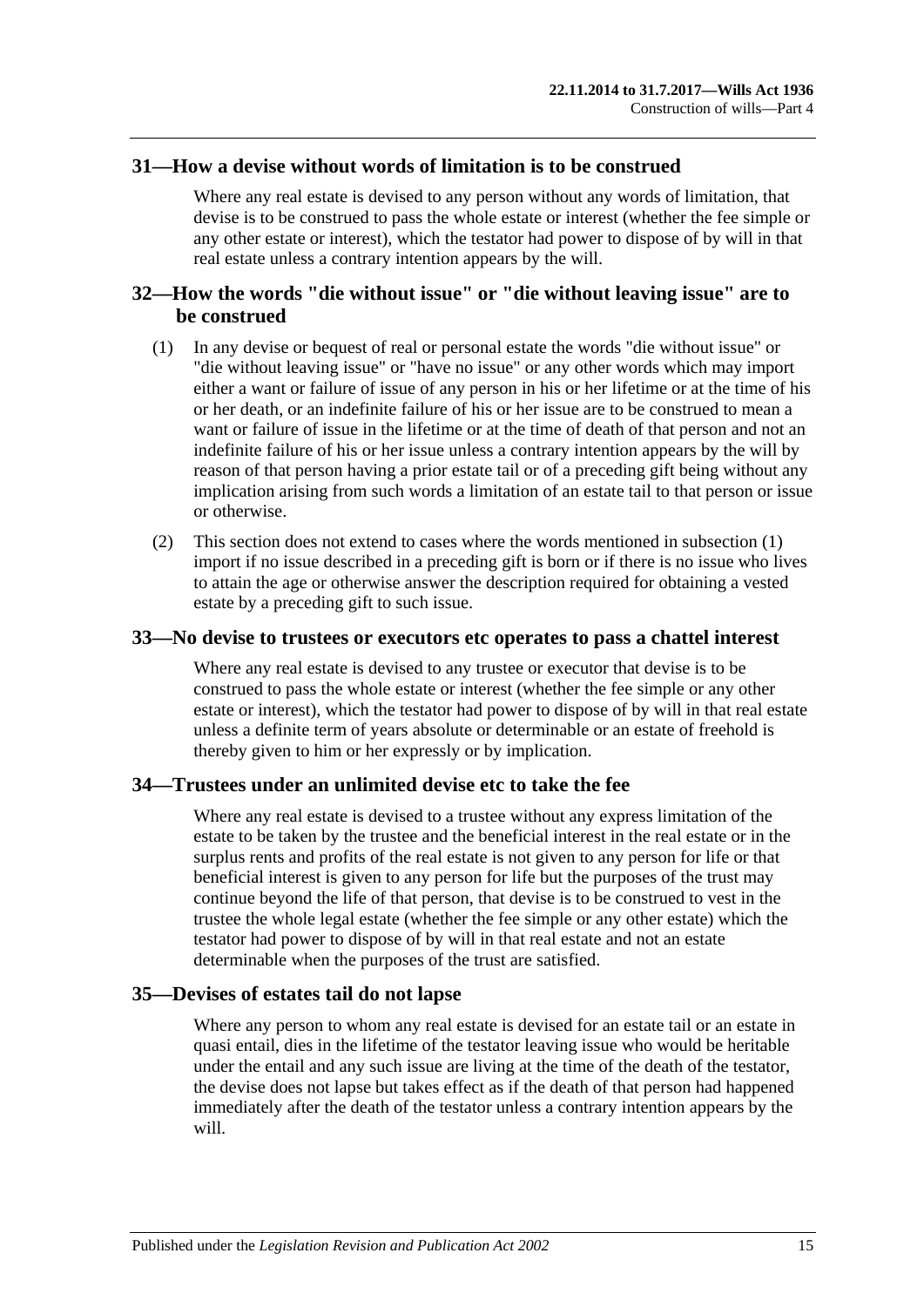## <span id="page-15-0"></span>**36—Gifts to children or other issue who leave issue living at the testator's death do not lapse**

Where any person being a child or other issue of the testator to whom any real or personal estate is devised or bequeathed for any estate or interest not determinable at or before the death of that person dies in the lifetime of the testator leaving issue and any such issue of that person is living at the time of the death of the testator, the devise or bequest does not lapse, but takes effect as if the death of that person had happened immediately after the death of the testator unless a contrary intention appears by the will.

## <span id="page-15-1"></span>**37—Validity of certain wills**

Nothing in [section](#page-7-0) 13, [14](#page-7-1) or [23](#page-9-2) invalidates any will or other testamentary instrument as regards personal estate which would have been valid if those sections had not been passed, except as that will or other testamentary instrument may be revoked or altered by any subsequent will or testamentary instrument made valid by those sections.

## <span id="page-15-2"></span>**38—References to valuations made or accepted for succession duty purposes etc to be construed, where appropriate, as references to valuations made by competent valuers**

<span id="page-15-3"></span>Where a will refers expressly or by implication to a valuation made or accepted for the purpose of assessing succession duty or any other form of death duty, that reference is, if the valuation contemplated by the reference is not required under the law of this State or of any other place, to be construed as if it were a reference to a valuation made by a competent valuer.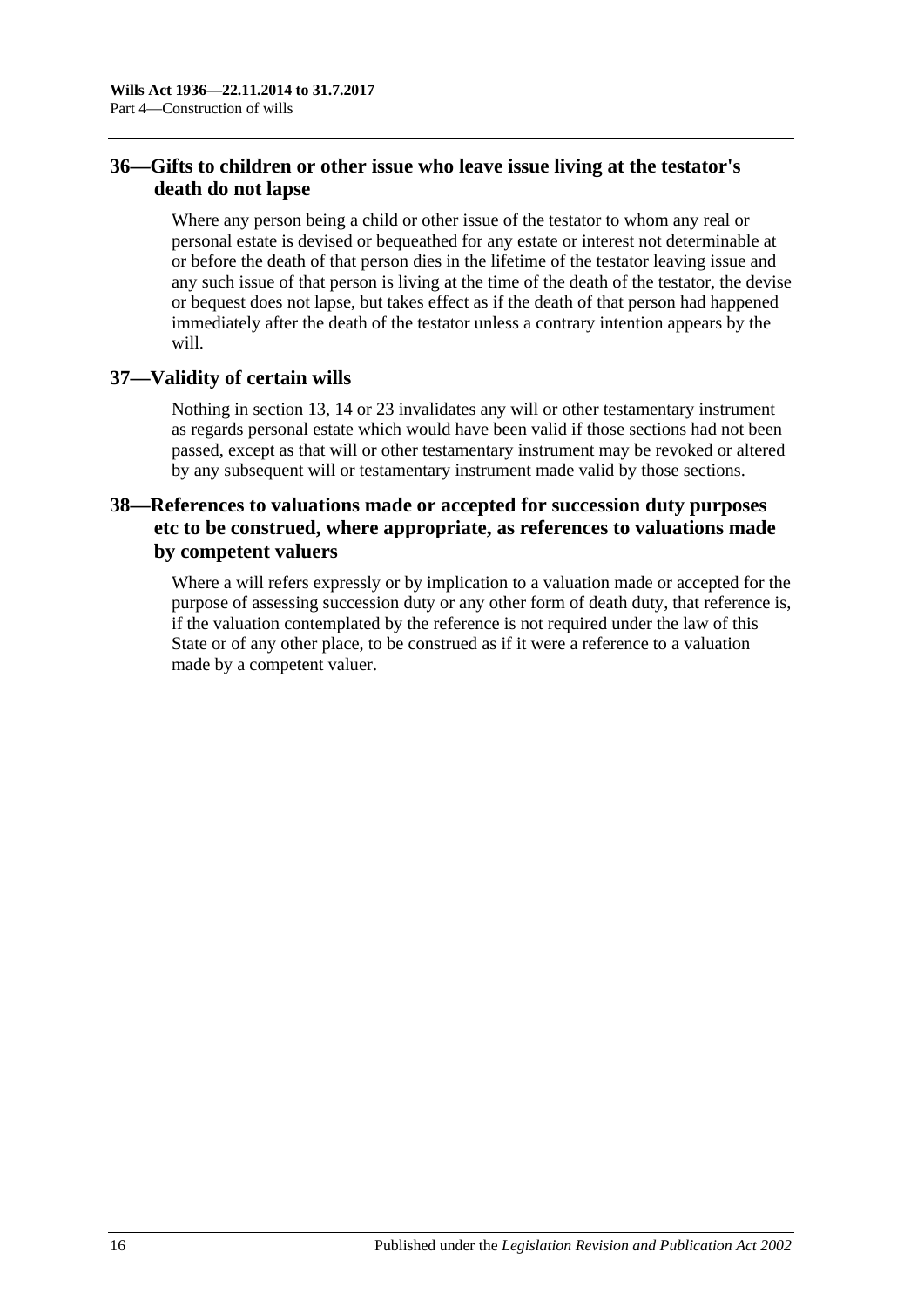# **Schedule 1—Annex to Convention providing a Uniform Law on the Form of an International Will 1973**

## ANNEX

## **UNIFORM LAW ON THE FORM OF AN INTERNATIONAL WILL 1973**

#### Article 1

- 1 A will shall be valid as regards form, irrespective particularly of the place where it is made, of the location of the assets and of the nationality, domicile or residence of the testator, if it is made in the form of an international will complying with the provisions set out in Articles 2 to 5 hereinafter.
- 2 The invalidity of the will as an international will shall not affect its formal validity as a will of another kind.

#### Article 2

This law shall not apply to the form of testamentary dispositions made by two or more persons in one instrument.

#### Article 3

- 1 The will shall be made in writing.
- 2 It need not be written by the testator himself.
- 3 It may be written in any language, by hand or by any other means.

## Article 4

- 1 The testator shall declare in the presence of two witnesses and of a person authorized to act in connection with international wills that the document is his will and that he knows the contents thereof.
- 2 The testator need not inform the witnesses, or the authorized person, of the contents of the will.

#### Article 5

- 1 In the presence of the witnesses and of the authorized person, the testator shall sign the will or, if he has previously signed it, shall acknowledge his signature.
- 2 When the testator is unable to sign, he shall indicate the reason therefor to the authorized person who shall make note of this on the will. Moreover, the testator may be authorized by the law under which the authorized person was designated to direct another person to sign on his behalf.
- 3 The witnesses and the authorized person shall there and then attest the will by signing in the presence of the testator.

## Article 6

1 The signatures shall be placed at the end of the will.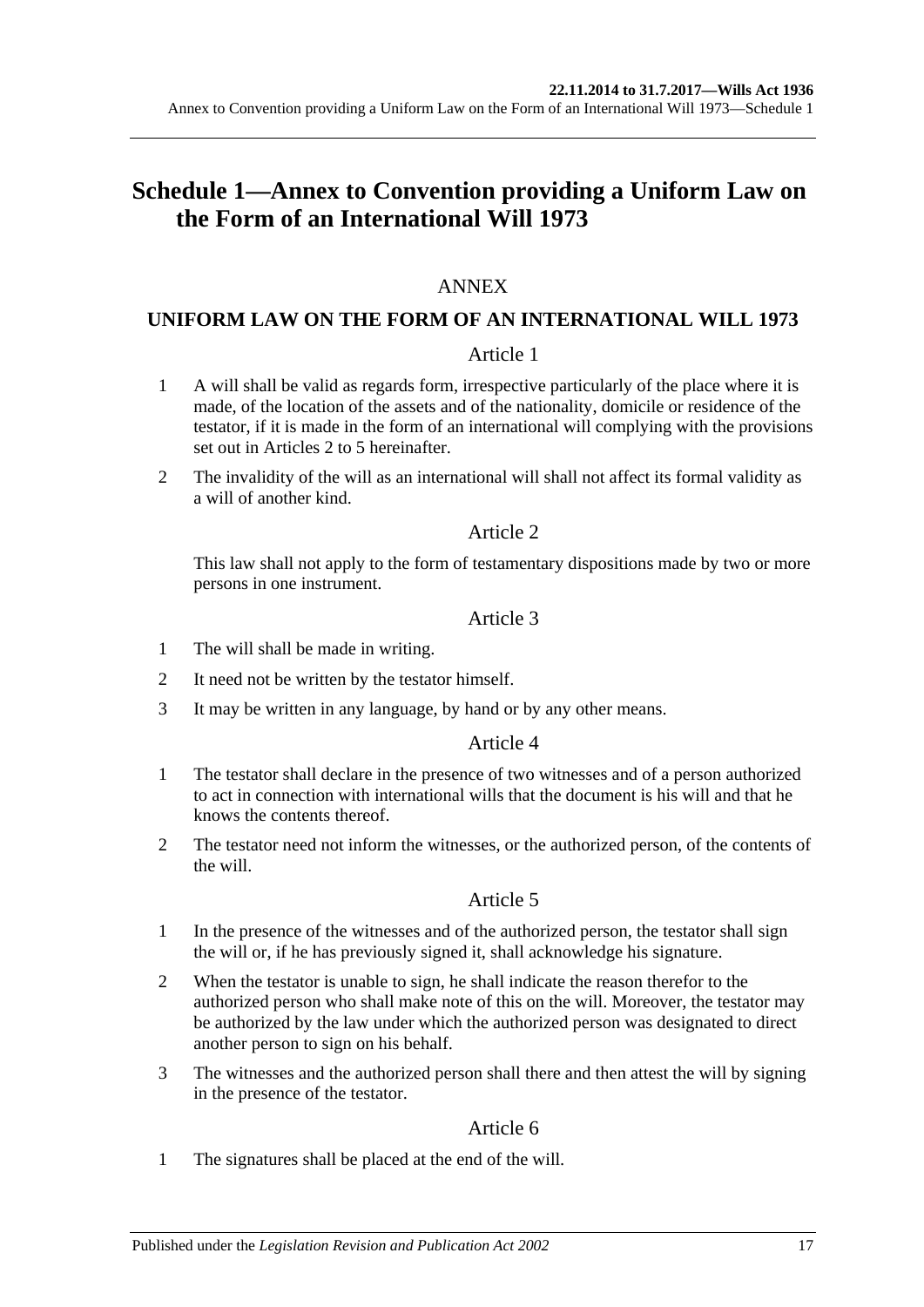Schedule 1—Annex to Convention providing a Uniform Law on the Form of an International Will 1973

2 If the will consists of several sheets, each sheet shall be signed by the testator or, if he is unable to sign, by the person signing on his behalf or, if there is no such person, by the authorized person. In addition, each sheet shall be numbered.

#### Article 7

- 1 The date of the will shall be the date of its signature by the authorized person.
- 2 This date shall be noted at the end of the will by the authorized person.

#### Article 8

In the absence of any mandatory rule pertaining to the safekeeping of the will, the authorized person shall ask the testator whether he wishes to make a declaration concerning the safekeeping of his will. If so and at the express request of the testator the place where he intends to have his will kept shall be mentioned in the certificate provided for in Article 9.

#### Article 9

The authorized person shall attach to the will a certificate in the form prescribed in Article 10 establishing that the obligations of this law have been complied with.

#### Article 10

The certificate drawn up by the authorized person shall be in the following form or in a substantially similar form:

#### **CERTIFICATE**

#### (Convention of October 26, 1973)

- 1 I, ........................(name, address and capacity), a person authorized to act in connection with international wills
- 2 Certify that on ........................(date) at ........................(place)
- 3 (testator) ........................(name, address, date and place of birth) in my presence and that of the witnesses
- 4(a) ....................................(name, address, date and place of birth)
- (b) .................................... (name, address, date and place of birth)

has declared that the attached document is his will and that he knows the contents thereof.

- 5 I furthermore certify that:
- 6(a) in my presence and in that of the witnesses
	- (1) the testator has signed the will or has acknowledged his signature previously affixed.
	- \*(2) following a declaration of the testator stating that he was unable to sign his will for the following reason
	- —I have mentioned this declaration on the will
	- \*—the signature has been affixed by

............................................................(name, address)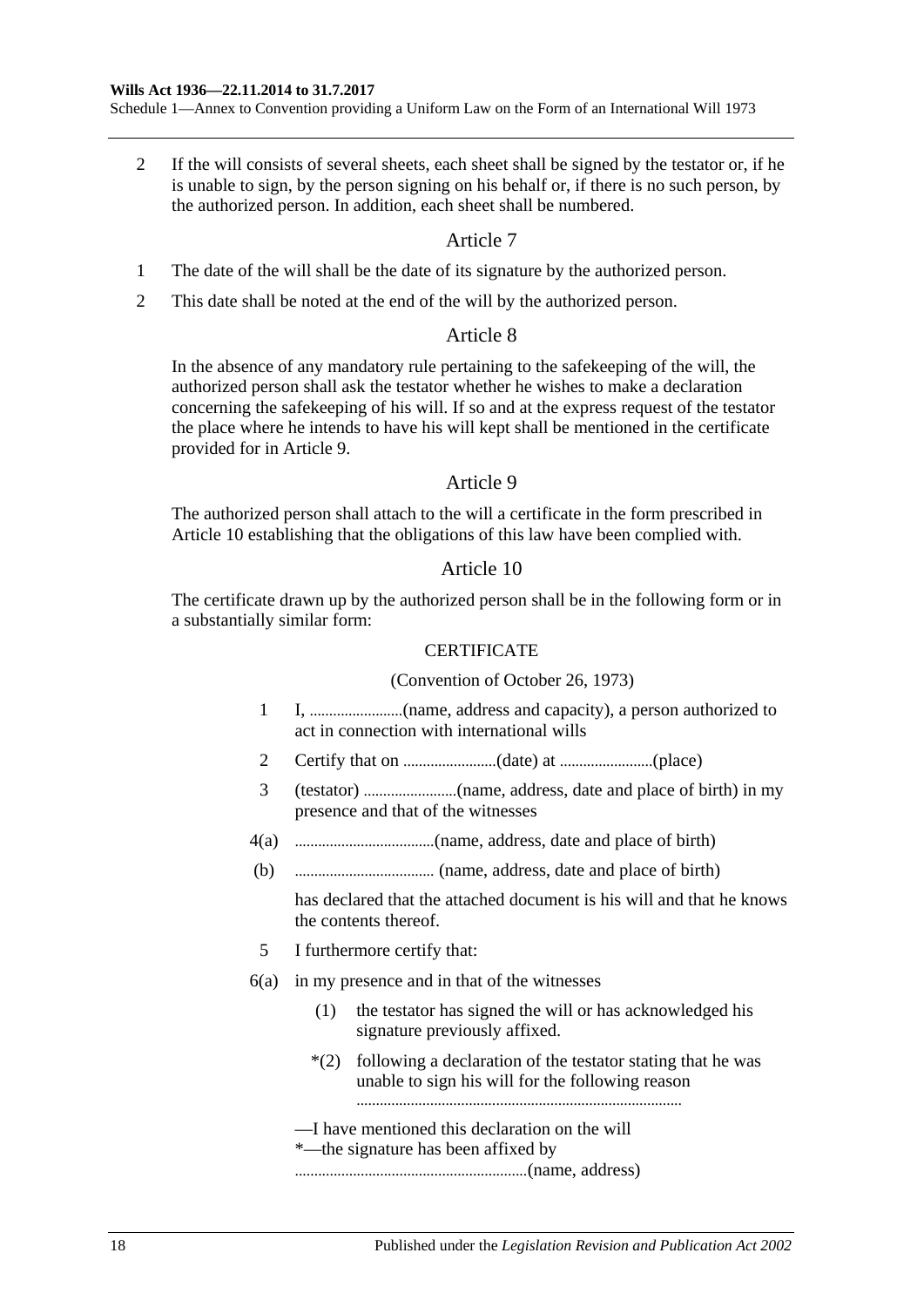Annex to Convention providing a Uniform Law on the Form of an International Will 1973—Schedule 1

- 7(b) the witnesses and I have signed the will;
- $8*(c)$  each page of the will has been signed by
	- ........................................................................and numbered;
- 9(d) I have satisfied myself as to the identity of the testator and of the witnesses as designated above;
- 10(e) the witnesses met the conditions requisite to act as such according to the law under which I am acting;
- $11*(f)$  the testator has requested me to include the following statement concerning the safekeeping of his will:................................................................................................
	- 12 PLACE
	- 13 DATE
	- 14 SIGNATURE and, if necessary, SEAL

#### Article 11

The authorized person shall keep a copy of the certificate and deliver another to the testator.

#### Article 12

In the absence of evidence to the contrary, the certificate of the authorized person shall be conclusive of the formal validity of the instrument as a will under this Law.

#### Article 13

The absence or irregularity of a certificate shall not affect the formal validity of a will under this Law.

#### Article 14

The international will shall be subject to the ordinary rules of revocation of wills.

#### Article 15

In interpreting and applying the provisions of this law, regard shall be had to its international origin and to the need for uniformity in its interpretation.

\*To be compIeted if appropriate

\_\_\_\_\_\_\_\_\_\_\_\_\_\_\_\_\_\_\_\_\_\_\_\_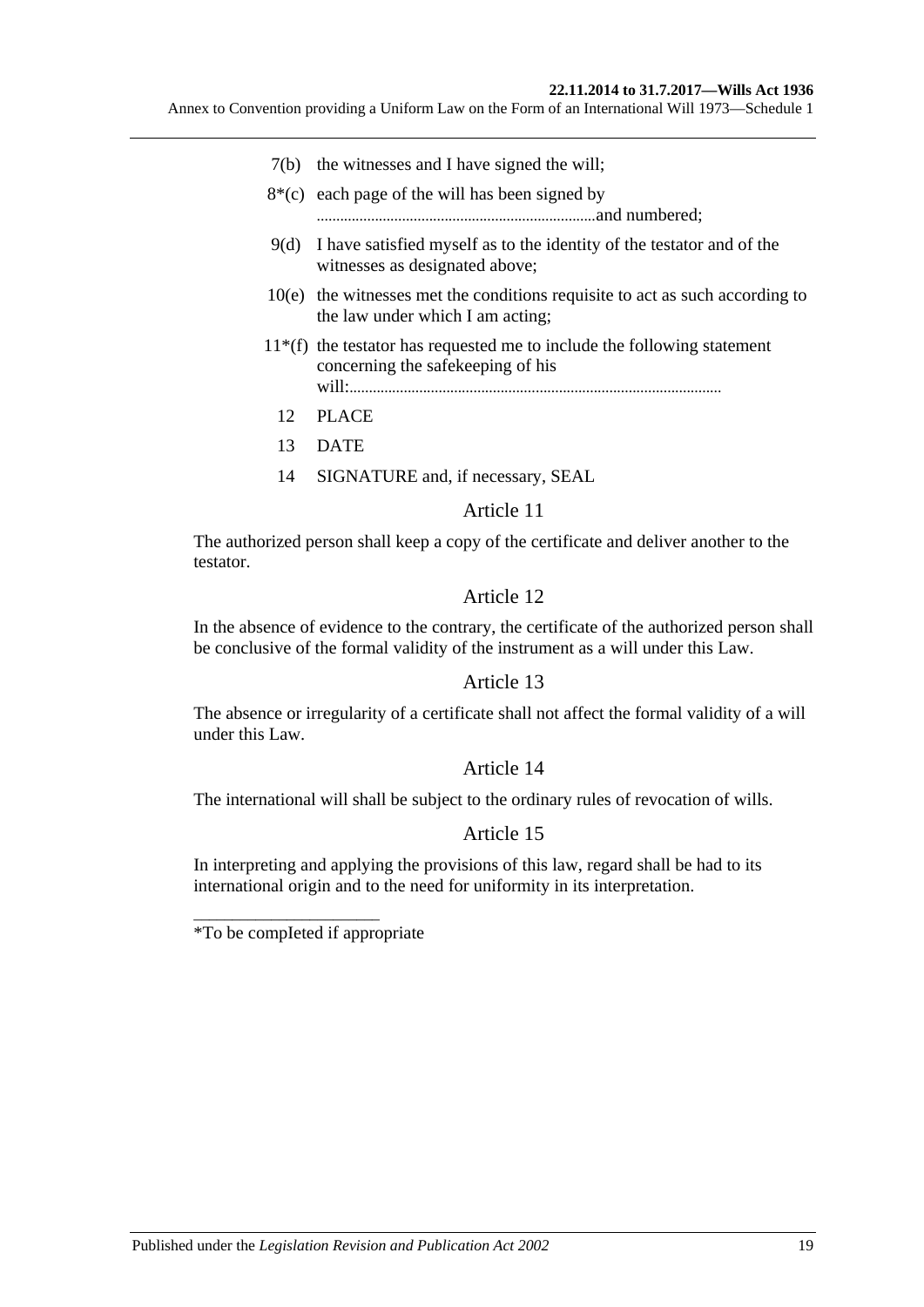# <span id="page-19-0"></span>**Legislative history**

## **Notes**

- Amendments of this version that are uncommenced are not incorporated into the text.
- Please note—References in the legislation to other legislation or instruments or to titles of bodies or offices are not automatically updated as part of the program for the revision and publication of legislation and therefore may be obsolete.
- Earlier versions of this Act (historical versions) are listed at the end of the legislative history.
- For further information relating to the Act and subordinate legislation made under the Act see the Index of South Australian Statutes or www.legislation.sa.gov.au.

# **Legislation repealed by principal Act**

The *Wills Act 1936* repealed the following:

*An Act for adopting a certain Act of Parliament intituled "An Act for the Amendment of the Laws with respect to Wills" in the administration of Justice in South Australia in like manner as other laws in England are applied therein (No. 16 of 1842)*

*An Act for the amendment of the laws with respect to wills (The Imperial Act 7 Will. 4 and 1 Vict., c. 26)*

*Wills Amendment Act 1862*

*An Act to amend the law with respect to wills (No. 620 of 1895)*

*Wills (Naval and Military Services) Amendment Act 1915*

# **Principal Act and amendments**

| Year | N <sub>o</sub> | Title                                             | Assent     | Commencement                               |
|------|----------------|---------------------------------------------------|------------|--------------------------------------------|
| 1936 | 2302           | Wills Act 1936                                    | 5.11.1936  | 1.6.1937 (Gazette 25.3.1937 p644)          |
| 1940 | -11            | Wills Act Amendment Act 1940                      | 26.9.1940  | 26.9.1940                                  |
| 1966 | -27            | Wills Act Amendment Act 1966                      | 17.3.1966  | 17.3.1966                                  |
| 1969 | -13            | Wills Act Amendment Act 1969                      | 27.2.1969  | 27.2.1969                                  |
| 1972 | -10            | Wills Act Amendment Act 1972                      | 23.3.1972  | 31.5.1973 (Gazette 31.5.1973 p2318)        |
| 1975 | 55             | Wills Act Amendment Act 1975                      | 17.4.1975  | 17.4.1975                                  |
| 1975 | 86             | Wills Act Amendment Act<br>$(No. 2)$ 1975         | 20.11.1975 | 29.1.1976 (Gazette 29.1.1976 p357)         |
| 1980 | 34             | Wills Act Amendment Act 1980                      | 17.4.1980  | $1.1.1980$ : s 2                           |
| 1990 | .54            | <i>Statute Law Revision Act</i><br>$(No. 2)$ 1990 | 22.11.1990 | Sch 3-18.2.1991 (Gazette 10.1.1991)<br>p30 |
| 1994 | -9             | Wills (Miscellaneous) Amendment<br>Act 1994       | 21.4.1994  | 1.7.1994 (Gazette 2.6.1994 p1522)          |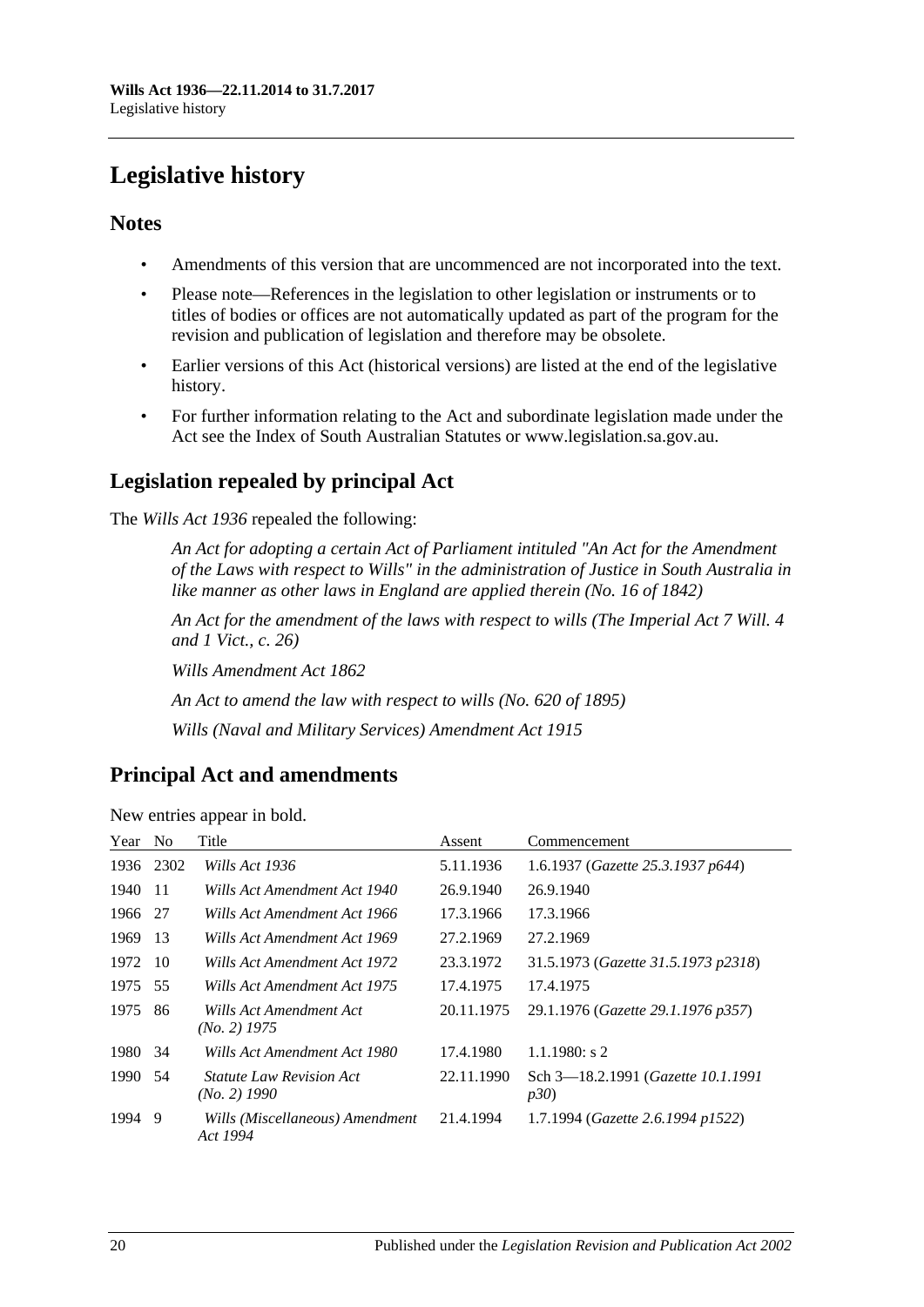| 1996        | 36  | Wills (Wills for Persons Lacking)<br>Testamentary Capacity) Amendment<br>Act 1996  | 2.5.1996   | 10.6.1996 (Gazette 23.5.1996 p2534)                              |
|-------------|-----|------------------------------------------------------------------------------------|------------|------------------------------------------------------------------|
| 1996        | 39  | Wills (Effect of Termination of<br>Marriage) Amendment Act 1996                    | 6.6.1996   | 5.8.1996 (Gazette 27.6.1996 p3104)                               |
| 1998        | 59  | <b>Statutes Amendment</b><br>(Attorney-General's Portfolio)<br>Act 1998            | 3.9.1998   | Pt 13 (s 22)-13.12.1998 (Gazette<br>3.12.1998 p1676)             |
| <b>2000</b> | .57 | <b>Statutes Amendment and Repeal</b><br>(Attorney-General's Portfolio)<br>Act 2000 | 20.7.2000  | Pt 15 (ss 30 & 31)—14.8.2000 ( <i>Gazette</i><br>10.8.2000 p444) |
| 2003        | 44  | <b>Statute Law Revision Act 2003</b>                                               | 23.10.2003 | Sch 1-24.11.2003 (Gazette 13.11.2003<br><i>p4048</i> )           |
| 2006        | -17 | <b>Statutes Amendment (New Rules of</b><br>Civil Procedure) Act 2006               | 6.7.2006   | Pt 80 (s 257)-4.9.2006 (Gazette<br>17.8.2006 p2831)              |
| 2006 43     |     | <b>Statutes Amendment (Domestic</b><br>Partners) Act 2006                          | 14.12.2006 | Pt 93 (ss 223-225)-1.6.2007 (Gazette<br>26.4.2007 p1352)         |
| 2012 46     |     | Wills (International Wills)<br><b>Amendment Act 2012</b>                           | 22.11.2012 | $22.11.2014$ (s $7(5)$ Acts Interpretation<br>Act 1915)          |
| 2013        | -12 | Advance Care Directives Act 2013                                                   | 18.4.2013  | Sch 1 (cl 31)-1.7.2014 ( <i>Gazette</i><br>$6.2.2014\ p546$      |
| 2016        | 67  | Relationships Register Act 2016                                                    | 15.12.2016 | Sch 1 (cll 20—23)—uncommenced                                    |

# **Provisions amended since 3 February 1976**

• Legislative history prior to 3 February 1976 appears in marginal notes and footnotes included in the consolidation of this Act contained in Volume 11 of The Public General Acts of South Australia 1837-1975 at page 564.

New entries appear in bold.

|  | Entries that relate to provisions that have been deleted appear in italics. |  |  |
|--|-----------------------------------------------------------------------------|--|--|
|--|-----------------------------------------------------------------------------|--|--|

| Provision      | How varied                                                                                | Commencement |
|----------------|-------------------------------------------------------------------------------------------|--------------|
| Long title     | amended by $44/2003$ s 3(1) (Sch 1)                                                       | 24.11.2003   |
| Pt1            |                                                                                           |              |
| s 1            | substituted by $54/1990$ s $3(1)$ (Sch 3)                                                 | 18.2.1991    |
| s <sub>2</sub> | deleted by $54/1990 s 3(1)$ (Sch 3)                                                       | 18.2.1991    |
| s 3            | amended by 54/1990 s 3(1) (Sch 3)                                                         | 18.2.1991    |
| adult          | inserted by $9/1994$ s $3(a)$                                                             | 1.7.1994     |
| minor          | inserted by $9/1994$ s $3(b)$                                                             | 1.7.1994     |
| Pt 2           |                                                                                           |              |
| Pt 2 Div 1     | heading preceding s 4 deleted and Div 1 heading<br>inserted by $44/2003$ s $3(1)$ (Sch 1) | 24.11.2003   |
| s <sub>4</sub> | amended by $54/1990$ s $3(1)$ (Sch 3)                                                     | 18.2.1991    |
| Pt $2$ Div $2$ | heading preceding s 5 deleted and Div 2 heading<br>inserted by $44/2003$ s $3(1)$ (Sch 1) | 24.11.2003   |
| s <sub>5</sub> | amended by 54/1990 s 3(1) (Sch 3)                                                         | 18.2.1991    |
|                | substituted by 9/1994 s 4                                                                 | 1.7.1994     |
| s <sub>6</sub> | inserted by $9/1994$ s 4                                                                  | 1.7.1994     |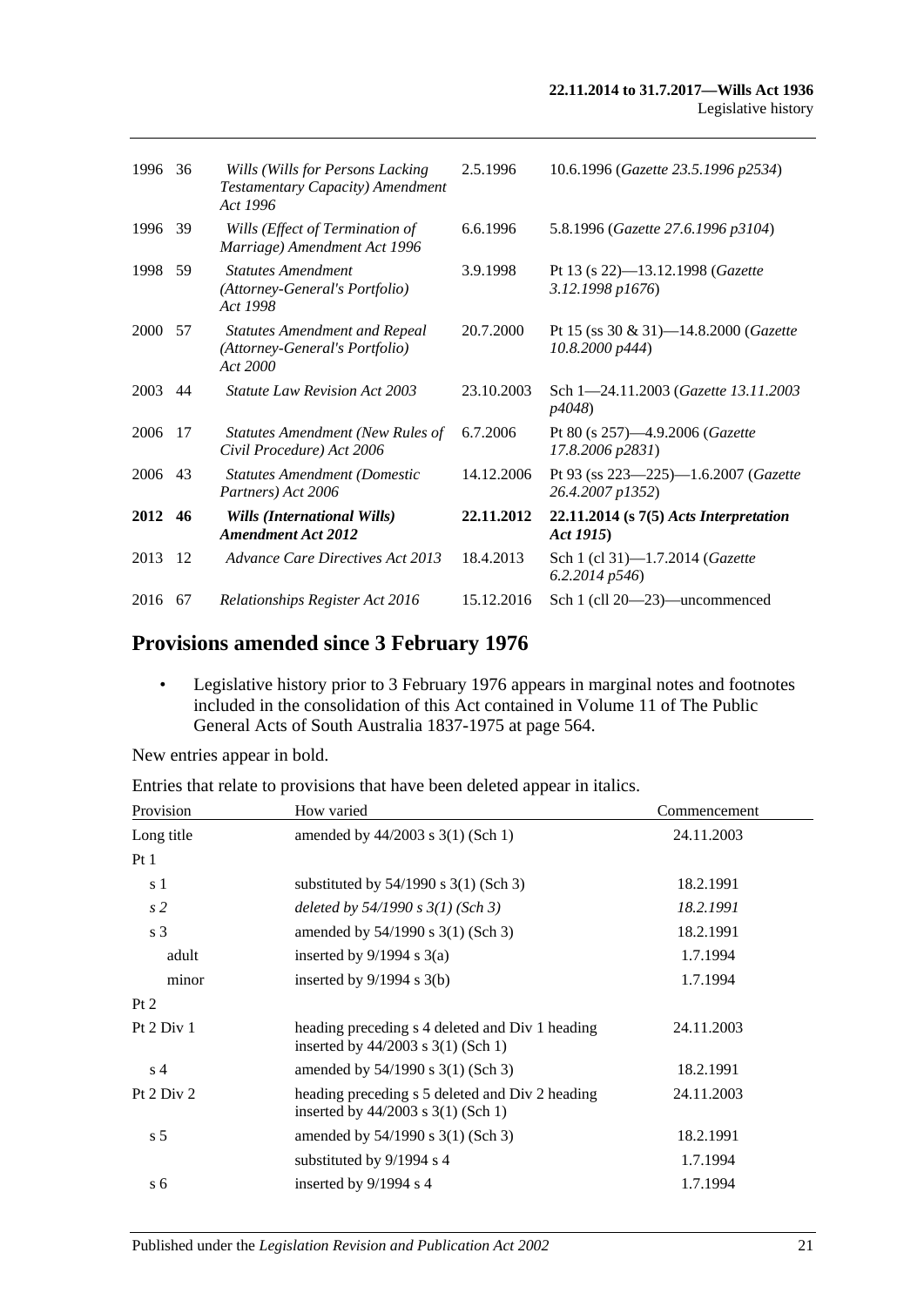# **Wills Act 1936—22.11.2014 to 31.7.2017**

Legislative history

| s <sub>7</sub>      | inserted by 36/1996 s 3                                                                    | 10.6.1996  |
|---------------------|--------------------------------------------------------------------------------------------|------------|
| s(7(1))             | amended by 17/2006 s 257(1)                                                                | 4.9.2006   |
| s(7)                | amended by 17/2006 s 257(2)                                                                | 4.9.2006   |
|                     | amended by 12/2013 Sch 1 cl 31                                                             | 1.7.2014   |
| Pt $2$ Div $3$      | heading preceding s 8 deleted and Div 3 heading<br>inserted by 44/2003 s 3(1) (Sch 1)      | 24.11.2003 |
| S <sub>7A</sub>     | inserted by 43/2006 s 223                                                                  | 1.6.2007   |
| s <sub>8</sub>      | amended by 54/1990 s 3(1) (Sch 3)                                                          | 18.2.1991  |
|                     | substituted by 9/1994 s 5                                                                  | 1.7.1994   |
| s 9                 | amended by $54/1990 s 3(1)$ (Sch 3)                                                        | 18.2.1991  |
|                     | deleted by 9/1994 s 6                                                                      | 1.7.1994   |
| s 11<br>s 12        | amended by 54/1990 s 3(1) (Sch 3)                                                          | 18.2.1991  |
| 12(2)               | amended by 54/1990 s 3(1) (Sch 3)                                                          | 18.2.1991  |
|                     | substituted by 9/1994 s 7                                                                  | 1.7.1994   |
|                     | substituted by 59/1998 s 22                                                                | 13.12.1998 |
|                     | substituted by 57/2000 s 30                                                                | 14.8.2000  |
| s 12(3)             | inserted by 9/1994 s 7                                                                     | 1.7.1994   |
|                     | substituted by 59/1998 s 22                                                                | 13.12.1998 |
|                     | substituted by 57/2000 s 30                                                                | 14.8.2000  |
| s $12(4)$ and $(5)$ | inserted by 9/1994 s 7                                                                     | 1.7.1994   |
| ss 13 and 14        | amended by 54/1990 s 3(1) (Sch 3)                                                          | 18.2.1991  |
| s <sub>15</sub>     | deleted by $54/1990 s 3(1)$ (Sch 3)                                                        | 18.2.1991  |
| s 16                | amended by 54/1990 s 3(1) (Sch 3)                                                          | 18.2.1991  |
| s 17                | s 17(1) amended and redesignated as s 17 by<br>54/1990 s 3(1) (Sch 3)                      | 18.2.1991  |
|                     | amended by 43/2006 s 224                                                                   | 1.6.2007   |
| s 18                | amended by 54/1990 s 3(1) (Sch 3)                                                          | 18.2.1991  |
|                     | amended by 43/2006 s 225                                                                   | 1.6.2007   |
| s 19                | amended by 54/1990 s 3(1) (Sch 3)                                                          | 18.2.1991  |
| Pt 2 Div 4          | heading preceding s 20 deleted and Div 4<br>heading inserted by $44/2003$ s $3(1)$ (Sch 1) | 24.11.2003 |
| s 20                | amended by 54/1990 s 3(1) (Sch 3)                                                          | 18.2.1991  |
| s 20A               | inserted by 39/1996 s 3                                                                    | 5.8.1996   |
| s 21                | amended by 54/1990 s 3(1) (Sch 3)                                                          | 18.2.1991  |
| s 22                | amended by 54/1990 s 3(1) (Sch 3)                                                          | 18.2.1991  |
|                     | amended by 39/1996 s 4                                                                     | 5.8.1996   |
|                     | amended by 57/2000 s 31                                                                    | 14.8.2000  |
| s 23                | amended by 54/1990 s 3(1) (Sch 3)                                                          | 18.2.1991  |
| Pt 2 Div 5          | heading preceding s 24 deleted and Div 5<br>heading inserted by $44/2003$ s $3(1)$ (Sch 1) | 24.11.2003 |
| s <sub>24</sub>     | amended by 54/1990 s 3(1) (Sch 3)                                                          | 18.2.1991  |
| Pt 2 Div 6          | heading preceding s 25 deleted and Div 6<br>heading inserted by $44/2003$ s $3(1)$ (Sch 1) | 24.11.2003 |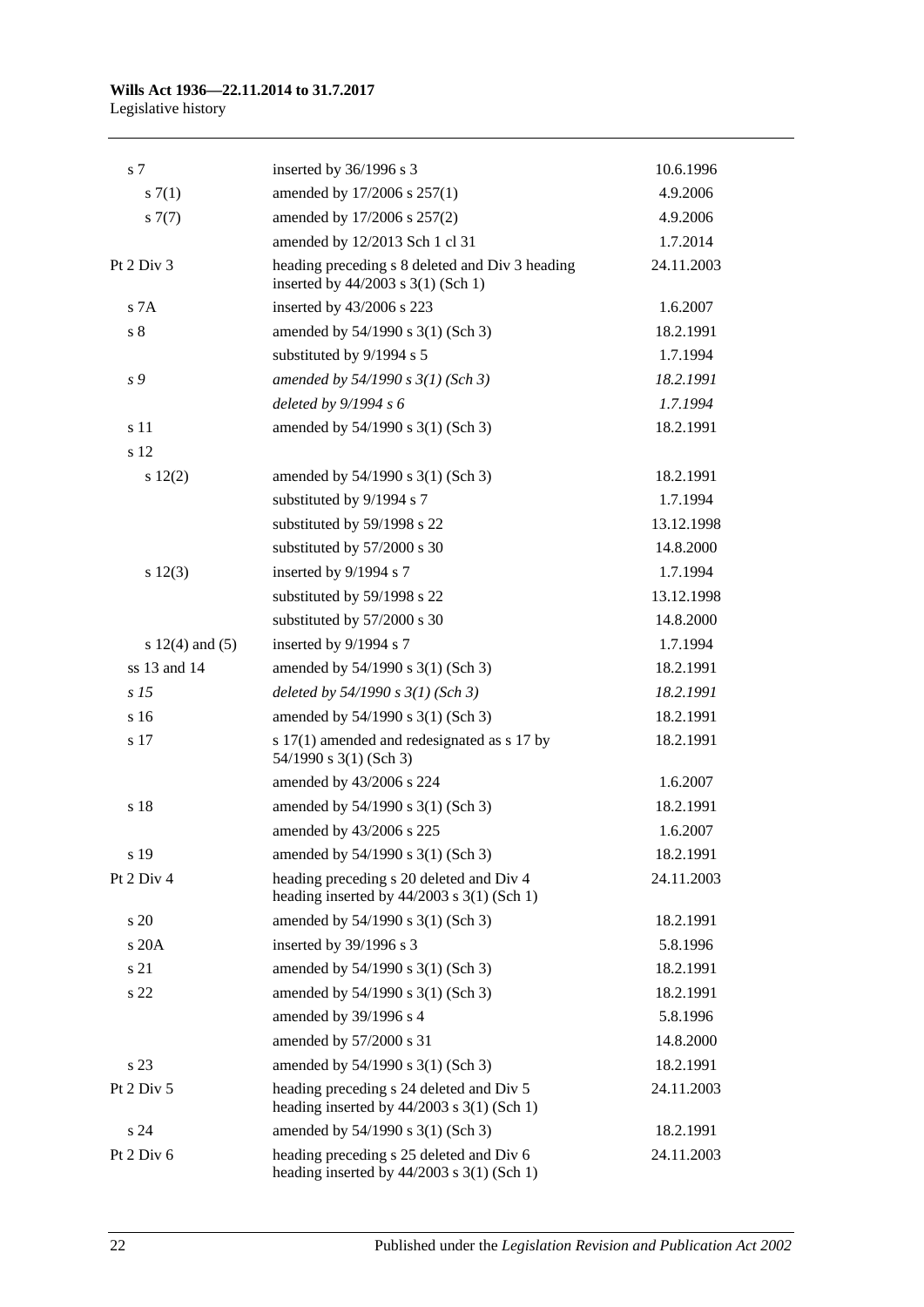| s <sub>25</sub> | amended by 54/1990 s 3(1) (Sch 3)                                                          | 18.2.1991  |
|-----------------|--------------------------------------------------------------------------------------------|------------|
|                 |                                                                                            |            |
| Pt 2 Div 7      | heading preceding s 25AA inserted by 9/1994 s 8                                            | 1.7.1994   |
|                 | heading preceding s 25AA deleted and Div 7<br>heading inserted by $44/2003$ s 3(1) (Sch 1) | 24.11.2003 |
| $s$ 25AA        | inserted by $9/1994$ s 8                                                                   | 1.7.1994   |
| Pt <sub>3</sub> | heading substituted by 36/1996 s 4                                                         | 10.6.1996  |
| s25A            |                                                                                            |            |
| $s 25A(2)$ —(5) | amended by 54/1990 s 3(1) (Sch 3)                                                          | 18.2.1991  |
| $s$ 25B         | amended by 54/1990 s 3(1) (Sch 3)                                                          | 18.2.1991  |
| $s$ 25C         | s $25C(1)$ amended and redesignated as s $25C$ by<br>54/1990 s 3(1) (Sch 3)                | 18.2.1991  |
| $s$ 25D         | inserted by $36/1996$ s 5                                                                  | 10.6.1996  |
| s25E            | inserted by $46/2012$ s 4                                                                  | 22.11.2014 |
| Pt 3A           | inserted by $46/2012$ s 5                                                                  | 22.11.2014 |
| Pt 4            |                                                                                            |            |
| $ss 26 - 37$    | amended by $54/1990$ s $3(1)$ (Sch 3)                                                      | 18.2.1991  |
| s 38            | s 39 inserted by 34/1980 s 3                                                               | 1.1.1980   |
|                 | s 39 amended and redesignated as s 38 by<br>54/1990 s 3(1) (Sch 3)                         | 18.2.1991  |
| Sch 1           | inserted by $46/2012$ s 6                                                                  | 22.11.2014 |

## **Transitional etc provisions associated with Act or amendments**

## *Wills (Miscellaneous) Amendment Act 1994*

## **9—Application of amendments to formality requirements**

The amendments made to section 8 of the principal Act by section 5 of this Act and the repeal of section 9 of the principal Act by section 6 of this Act have effect in relation to wills whether made before, on or after the commencement of this Act.

## *Wills (Effect of Termination of Marriage) Amendment Act 1996*

## **5—Application**

The amendments made to the principal Act by this Act apply in relation to a will of a person dying after the commencement of this Act whether the will was made or the marriage terminated before or after the commencement.

## **Historical versions**

Reprint No 1—1.7.1994 Reprint No 2—10.6.1996 Reprint No 3—5.8.1996 Reprint No 4—13.12.1998 Reprint No 5—14.8.2000 Reprint No 6—24.11.2003 4.9.2006